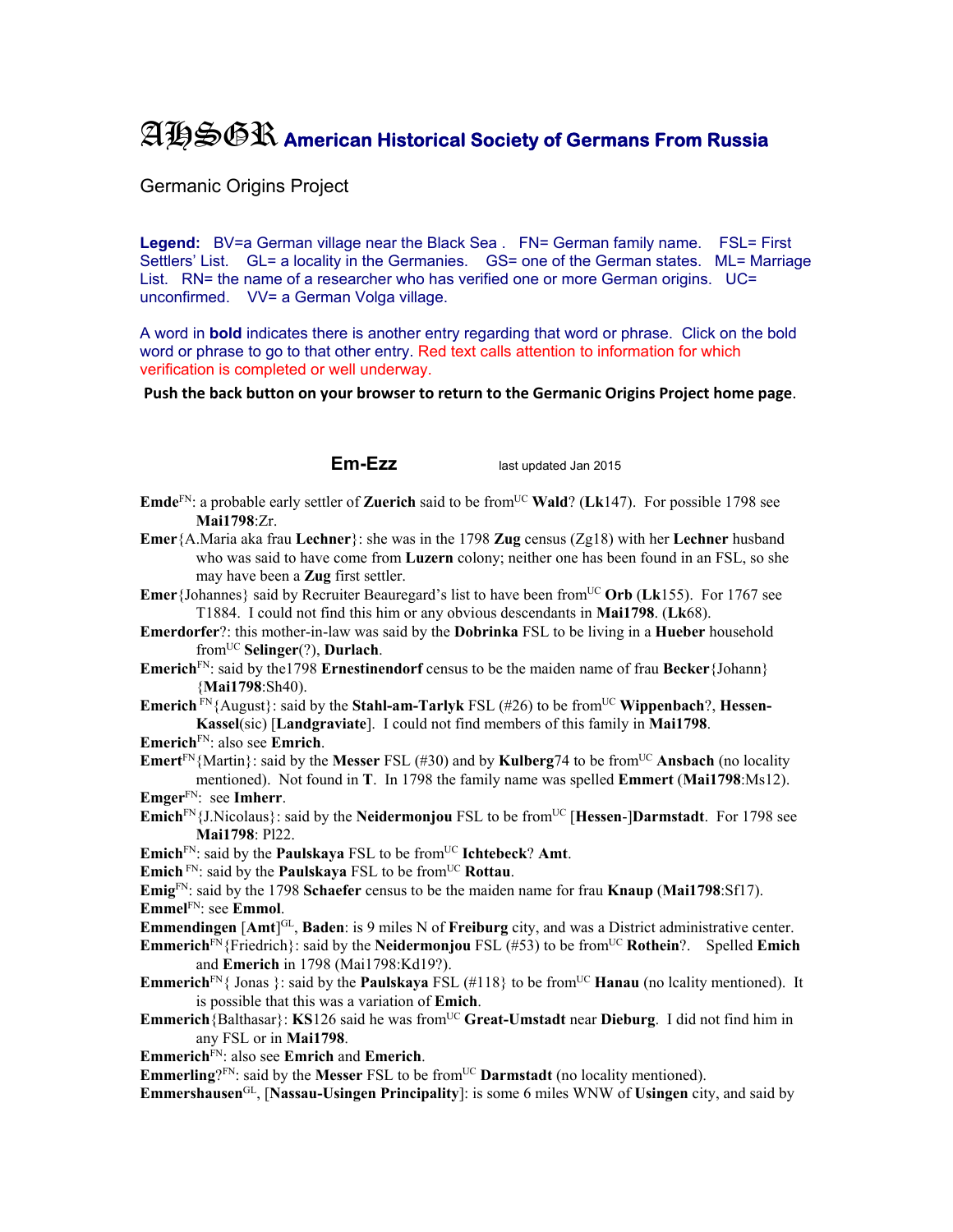the **Paulskaya** FSL to be home<sup>UC</sup> to a **Hardt** family.

**Emmert**FN: see **Emert**.

- **Emmol**{A.Margarethe} fromUC **Mockstadt** married in **Buedingen Mueller**{J.Ernst} fromUC **Burgbracht** on 14 May 1766 (**Mai&Marquardt**#647). **KS**126 and 146 gave her name as **Emmel**.
- **Emrich**?FN{Friedrich}: said by the **Boaro** FSL (#171) to be from<sup>UC</sup> **Dresden** (no locality mentioned). This might be Emerich? I could not find this family under either name in the 1798 Volga censuses.
- **Emrich**{A.Katharina}FN: listed in the 1772 **Pobochnaya** first settlers' list as the wife of **Keller**{J.Heinrich} (pb26).
- **Ems**<sup>GL</sup>: said by the **Katharinenstadt** FSL to be home<sup>UC</sup> to a **Hepp** family. This may be **Bad Ems** some 6 miles SE of **Koblenz**.
- **Emsen**FN: said by the **Rosenort** FSL to be a friend living in the **Siemens** household.
- $\mathbf{En}^{\text{FN}}$ : said by the **Paulskaya** FSL to be from<sup>UC</sup> **Halle**. I could not find this family in the 1798 Volga censuses.
- **En**FN: also see **Enns**.
- **Enachenzerl**? GL: an unidentified place said by the **Boregard** FSL to be home<sup>UC</sup> to the **Mueller** {Nicholas} family. Might this be **Eichenzell** 4 miles S of **Fulda** city?
- **Enders/Endters**<sup>FN</sup>{Johannes}: and his **Fischer** wife {A.Maria} were parents to a son with the same name who was baptized in **Luebeck** 17 May 1766 (**Mai&Marquardt**#1290). On 19 July 1766 **Enders** {Johann & Anna} and 4 offspring had arrived in **Russia**, he said to be from<sup>UC</sup> **Darmstadt (Kulberg**2590). Not found in **T.** By 1767 the **Enders** with 2 offspring had settled at **Krasnoyar** FSL #74, he said to be from<sup>UC</sup> Gruenberg, Darmstadt. Not found in Mai1798.
- **Enders**FN: said by the 1798 census to be the maiden name of frau **Kaempf** of **Urbach** (**Mai1798**:Sk31). **Enders**{name not given}: **KS**126 went to **Enders**.
- **Enders**VV: (aka **Ust-Karaman**) is a Lutheran German village founded in 1765 on the eastern side of the Volga. Its FSL is now published in Pleve, Einwanderung …, vol.I, pp. 381-393. According to this, the first settlers were f0000rom the following places {italics indicate information from the Kuhlberg list} with the family names shown here in parens. Other spellings of family names, usually from later sources are in square brackets. Verified origin information is in red. The number with the family name is their FSL household number:
	- from **Bern, Schweiz**: (**Kraus**9);
	- from **Bischtau?, Holstein**: (**Erenstramin**?22);
	- from **Bizau?, Mecklenburg**: (frau **Petersen**28);
	- from **Brenha**: **Berns**[**Behrens**]4);
	- from **Breslau, Schlesien**: (**Reiher**33);
	- from **Dahlenberg, Preussen**: (**Stenaben**?29);
	- from **Donau?, Hannover**: (**Klaudi**?36);
	- from **Durlach**: (frau **Belzig**?30, frau **Kifler**?[**Keibler**] the widow **Kolberg** nee **Riesch**21);
	- from **Flensburg, Holstein**: (**Endersen**32);
	- from **Guben, Sachsen**: (**Fleming**[**Flemming]**34);
	- from **Isenburg-Buedingen**: (**Pril**[**Piel**]38, **Zitner**[**Sittner**]37);
	- from **Kengi?, Holstein**: [**Brant**[**Brandt]**19, and possibly **Kelchner**19a);
	- from **Kiel, Holstein**: (**Endersen**[**Andersen**]6,7,8);
	- from **Klein, Holstein**: (**Fallendorf**?[**Wollendorf**]27);
	- from **Kloster Lichter?, Wittenberg**: (**Gitle**?[**Hitler**]14);
	- from **Kolberg, Preussen**: (**Kaiser**3);
	- from **Kopenhagen, Daenemark**: **Petersen**[**Peterson**]1);
	- from **Krakau, Polen**: (frau **Berkenstock**11);
	- from **Krenreaus?, Polen**: (**Brozmann**/**Kratz**?24a);
	- from **Krestwin?, Schweden**: (**Rosenquist**5);
	- from **Kuntersbleim?, Leidinsk?**: **Britenfeld**?35);
	- from **Kurpfalz**: (**Kraft**25, and possibly **Kifler**25a);
	- from **Lanz, Witteberge**: (frau **Gitle**?14, (**Ming**[**Meng**]12);
	- from **Liepe?, Preussen**: (frau **Ming**12);
	- from **Lissenburg**?, **Frankreich**: (frau **Dotz**24);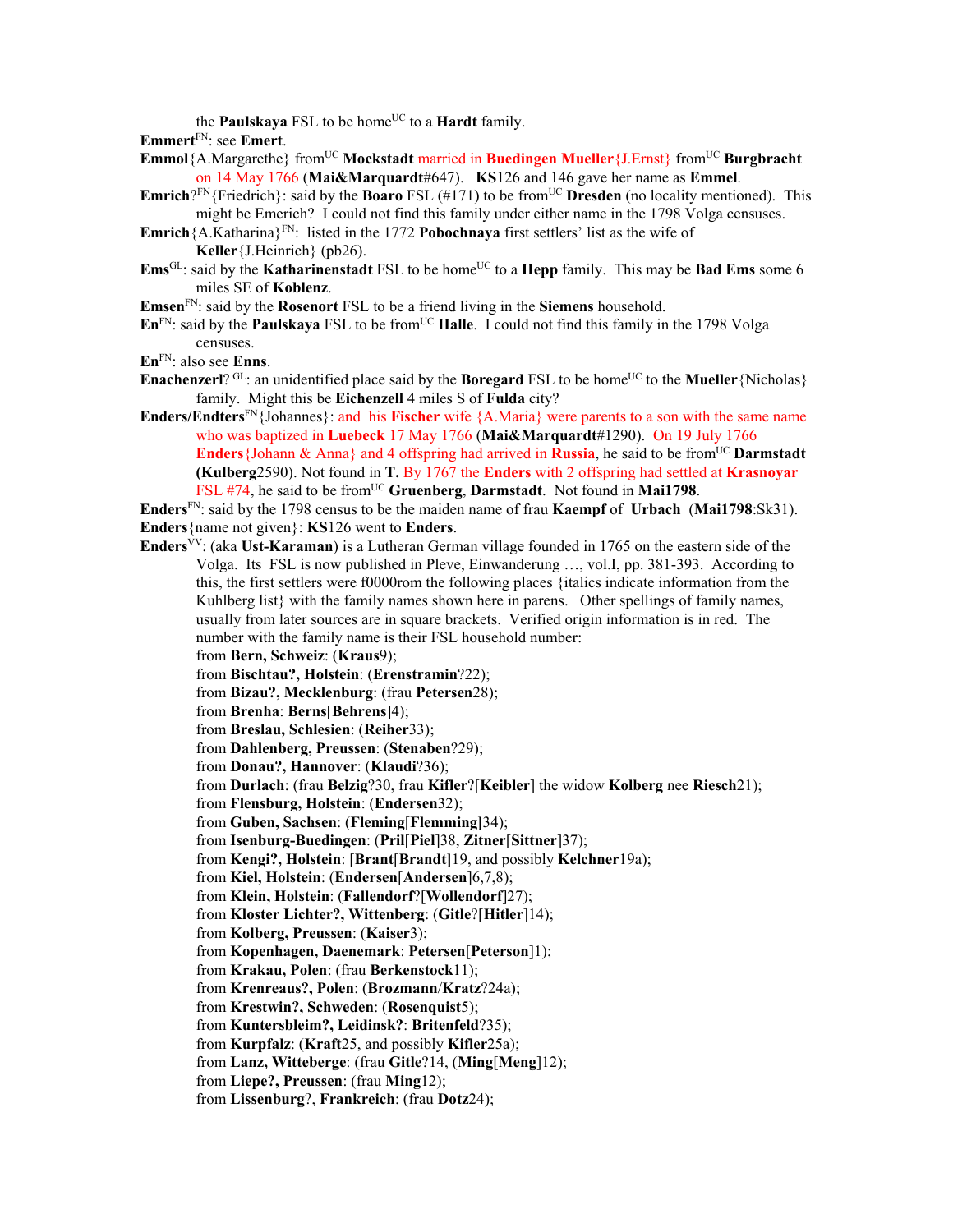from **Luebeck**: (**Petersen**28, **Sond**39, **von Bracken**?20);

from **Malbrun?, Wuerttemberg**: (**Rieger**40);

from **Mitau, Kurland**: (**Lionier**?2);

from **Neubrandenburg, Mecklenburg**: (**Ritter**10);

from **Neustadt, Wernburg**: see **Wernburg** below:

from **Paterburg**: (frau **Kraft** nee **Kifler**?25);

from **Paterburg, Katelbusch?**: (**Kifler**?[**Kiebler**]21);

from **Paterburg, Kennlinsk?**: (**Kifler**?[**Kiebler**]17);

from **Prenzlau, Brandenburg**: (**Dietz**16);

from **Rilik, Daenemark**: (frau **Lionier**?2);

from **Saratov**: (frau **Rosenquist**5);

from **Schilbor?, Herrbrass**: (frau **Buschmann**15);

from **Schleswig-Holstein**: (**Belzig**?29a,30, frau **Fleming**34, **Luzaft**?[**Lutzhoff]**23), frau **Stenaben**?29);

from **Stockholm, Schweden**: (**Berkenstock**11, **Dotz**[**Totz**]24, **Kiwet**?[**Kiewit**]13, frau **Reiher**33);

from **Stollberg, Sachsen**: (**Buschmann**15);

from **Strausberg, Sachsen**: (**Kronstan**?13, frau **Kiwet**? the widow **Konstan**?13a);

from **Stuttgart**: (**Ludwig**31);

from **Suni?, Schweden**: (frau **Endersen**6);

from **Teterow, Mecklenburg**: (**Schniker**?26);

from **Tilsit, Preussen**: **Asterowskij**?18);

from **Tosrei?, Sachsen**: (frau **Erenstramin**?22);

from **Wernburg**, **Neustaedt**[**er Kreis**, **Kursachsen**]: (frau **Brant**19, and possibly **Kelchner**19a); from **Zweibruecken**: (frau **Berns**4).

- **Endersbach**GL, **Waiblingen** [**Amt**], **Wuerttemberg**: is some 3 miles ESE of **Waiblingen** city, and proven by **GCRA** to be home to **Albrecht**, **Lang**, **Nuding**{Jakob}, **Schmid**, and **Stroebel**{Friedrich} families that went to **Glueckstal**; as well as home to the **Kuhnle** woman who became the 2nd frau **Gugel** in **Bergdorf**. See the **GCRA** book for more details.
- **Endersen** FN{H.Friedrich}: said by the **Enders** FSL (#7} to be from<sup>UC</sup> **Kiel, Holstein**. KS126 said **Ernerten** was an alternate spelling and that he was accompanied by his wife and 3 children ages 18, 17 and 9. Was brother to{J.August} (EEE p.391) The family name in 1798 was spelled **Andersen** (**Mai1798**:En3,29).
- **Endersen** FN{J.August}: Danish records say he was from<sup>UC</sup> **Moorsee bei Kiel, Holstein Duchyand** in 1763 lived at #14 "Bellevüe" in Colony G8 "Friderichsholm", **Gottorf** Amt, being last registered in **Denmark** in Nov 1764 (EEE p.391, for more see that). **KS**:82 and 126 say this party of 5 from<sup>UC</sup> **Kiel**. In 1764 they were sent on to the **Saratov** area as part of the group of colonists transported under the command of Captain Paykul and Cornet Rehbinder. Was brother to {H.Friedrich} and {J.Friedrich} (EEE pp.391-92). Said by the **Enders** FSL (#6) to be fromUC **Kiel, Holstein**. The family name in 1798 was spelled **Andersen** (**Mai1798**:En3,29).

**Endersen**<sup>FN</sup>: frau Endersen{J.August}: was said by the **Enders** FSL (#6) to be from<sup>UC</sup> **Suni**?, **Schweden**.

**Endersen** FN {J.Friedrich}: said by the **Enders** FSL (#8) to be from<sup>UC</sup> **Kiel, Holstein**. Was a brother to {J.August} (EEE pp. 391-92). The family name in 1798 was spelled **Andersen** (**Mai1798**:En3,29).

**Endersen**<sup>FN</sup>{Zorn}: said by the **Enders** FSL (#32} to be from<sup>UC</sup> **Flensburg, Holstein**.

- **Endingen**: an unidentified place said by the **Preuss** FSL to be home to a **Zweigat**? family. This might be Endingen, **Baden-Wuerttemberg**, some 31 miles S of **Strasbourg**.
- **Endorf**<sup>GL</sup>: an unidentified place said by the **Neidermonjou** FSL to be home<sup>UC</sup> to a **Gebauer** family. There were at least 6 Endorfs in the Germanies.
- **Endlich**<sup>FN</sup>: said by the **Katharinenstadt** FSL to be from<sup>UC</sup> Johann-Georgenstadt, Sachsen. Also spelled **Englikh** (**Mai1798**:Mv1166).
- **Endress**FN{A.Cunigunda|: married **Leicht** {J.Henrich}in **Buedingen** 3 March 1766 (**Mai&Marquardt**#360 & **KS**142). On 19 July 1766 they arrived in **Russia**, he said to be from

**Darmstadt** (**Kulberg**2588). Later in 1766 in **Oranienbaum Lieck**{Johann & Anna} and a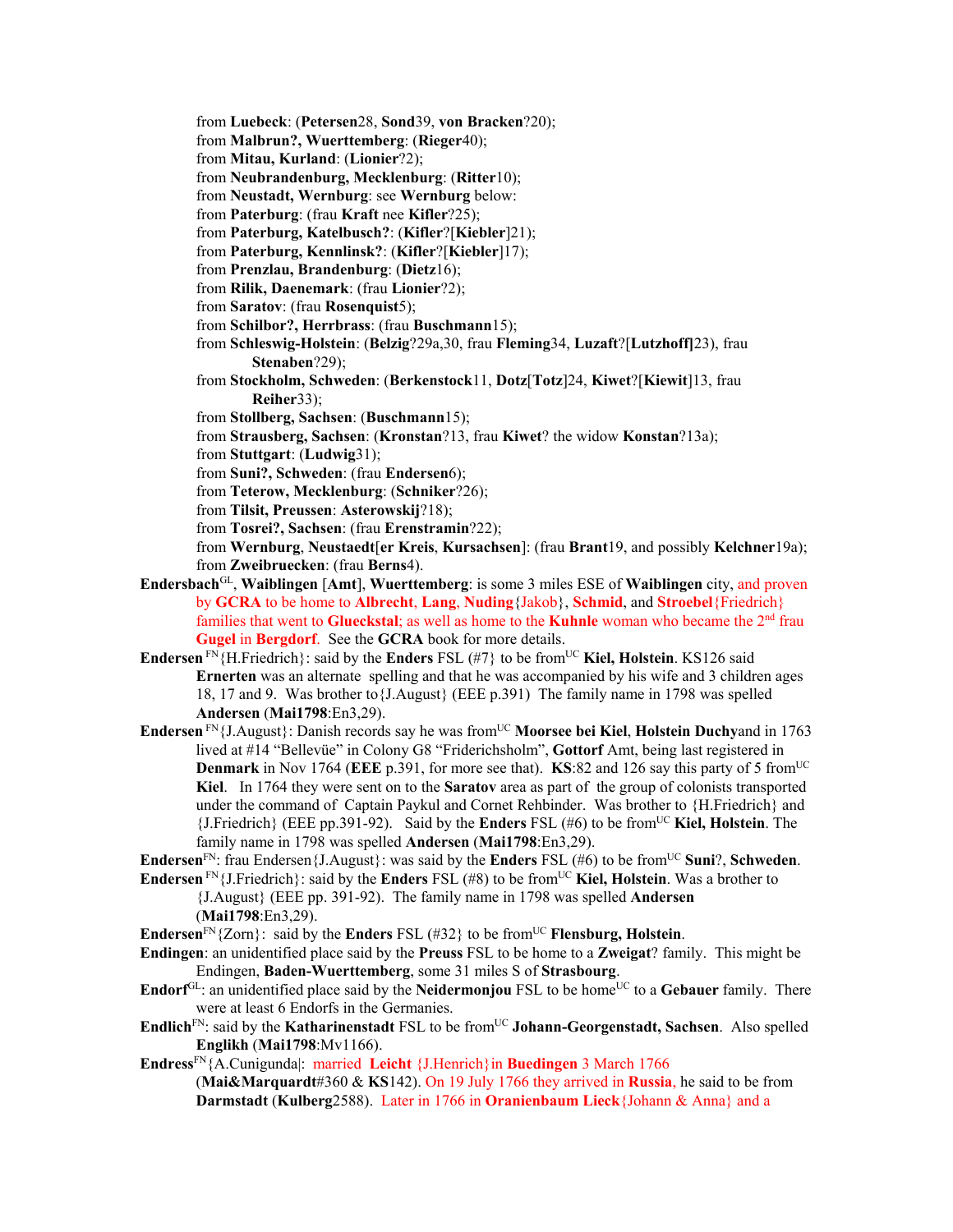daughter took transport for the **Volga** (**T**2628-2630). By 1767 **Leicht**{J.Heinrich & Regina}, no child, had settled at **Krasnoyar** FSL #7, he said to be from<sup>UC</sup> **Darmstadt** and she from<sup>UC</sup> **Mannheim**, **Kurpfalz**. In 1798 {Heinrich} was widowed, registered in **Krasnoyar** but working

in **Kind** (**Mai1798**:Ks24). **Endters**FN: this family name was found recorded in **Schotten** parish records for many generations prior to 1767; see **Flegel** trip.

- **Endters**FN: go to **Enders**.
- **Enerhof** $(?)^{GL}$ , is an unidentified locality which, according to the **Frank** FSL, was in the state of **Hessen**-**Darmstadt** and was home<sup>UC</sup> to a **Guenther** family.
- **Enflender**?FN: said by the **Ernestinendorf** FSL to be **Schwarz**. I could not find this family in the 1798 Volga censuses.
- **Eng**  $F_N$ : said by the **Warenburg** FSL to be from<sup>UC</sup> **Eschbach**, **Runkel**. I could not find them in **Mai1798**. **Engard** FN: see **Erhart**.
- **Engel**<sup>FN</sup>: said by the **Belowescher Kolonien** FSL to be from<sup>UC</sup> **Isenburg** (no locality mentioned) and to have married in **Oranienbaum** a **Heinrich** woman.
- **Engel**<sup>FN</sup>{Heinrich}: said by the **Balzer** FSL to be from<sup>UC</sup> **Isenburg** (no state or locality identified) with a **Heil** mother-in-law in the household. The maiden name of the wife was given as **Heil** in 1798 (**Mai1798**:Bz7) and (Bz18) for else in this family line.
- **Engel**FN{Heninrich}: said by the **Boregard** FSL to be from<sup>UC</sup> **Neunhof**.
- **Engel**<sup>FN</sup> {Adam}: said (no locality mentioned) by the **Boregard** FSL to be from<sup>UC</sup> **Schierstein**. The 1798 **Boregard** census gives the wife's maiden name as **Mattern** (**Mai1798**:Bo34).
- **Engel**FN{Wilhelm}: listed in 1798 at **Mueller** #03, having moved there from **Galka**. According to his widowed mother's passport she brought him and his younger [elder?] brother from **Hailer**, **Isenburg-Meerholz County** in 1773 (**File**:sheet 24).
- **Engel**FN{J.Heinrich}: listed in 1798 at **Galka** #27. According to his widowed mother's passport she brought him and his younger brother from **Hailer**, **Isenburg-Meerholz County** in 1773 (**File**:sheet 24).
- **Engel**<sup>FN</sup>: said by the **Grimm** FSL to be from<sup>UC</sup> **Kurland**.
- **Engel**<sup>FN</sup>: said (no locality mentioned) by the **Kutter** FSL to be from<sup>UC</sup> **Isenburg**. There is a high probability that the records for this family are in **Wolferborn** parish – Dick Kraus.
- **Engel**FN: said by the **Laub** FSL to be fromUC **Kirsbach**, **Kurpfalz**.
- **Engel**FN: said by the **Walter** FSL to be from<sup>UC</sup> Ottenberg, Stolberg County.
- **Engel**{Heinrich}: **KS126** says he was fromUC **Isenburgischen**. This might be the guy who was in **Galka** #27 in 1798.
- **Engel**{Konrad}: listed in the 1798 **Luzern** census as being from **Wittmann** (**Mai1798**:Lz7); found in no FSL; likely first settler of **Wittmann**.
- **Engel**{J.Adam}: I did not find them in **Kulberg**. They are a probable **Zug** first settler family said by Recruiter Beauregard's 1768 list (Lk74) to have been from<sup>UC</sup> Orb. For 1775 and 1798 see **Mai1798**:Mv3055 and Wm29.
- **Engel**{Elisabeth}: married **Erber**{Johann}1 July 1766 in **Luebeck** [**Mai&Marquardt**#171]. I did not find this couble in any published FSL or in **Mai1798**.
- **Engel**{Phil.Ludwig}: **KS126** says he was from<sup>UC</sup> **Darmstadt**. I could not find him in any published FSL. **Engel**{name??}: **Ks126** says this person was from **Leisenwald** near **Gelnhausen** 1766
- **Engel**FN: this family name was found recorded in two different **Schotten** parish records for many
- generations prior to 1767 and in in **Winterhausen** marriage records 1760-1769; see **Flegel** trip. **Engel**FN: also see **Engelson**.
- **Engelbardt**FN: this family name was found recorded in **Herborn** parish records for many generations prior to 1767; see **Flegel** trip.
- **Engelbert**<sup>FN</sup>: said by the **Preuss** FSL to be from<sup>UC</sup> **Melem**(?), **Kelheim.**
- **Engelbrecht**<sup>FN</sup>: said by the **Kutter** FSL to be from<sup>UC</sup> **Hessen.**
- **Engelbrecht**<sup>FN</sup>: said by the **Reinhard** FSL to be from<sup>UC</sup> **Strainau**?, **Schweden**. I could not find them in **Mai1798**.
- **Engeler**<sup>FN</sup>: said by the **Kamenka** FSL to be from<sup>UC</sup> **Elbing, Polen**.

**Engelhandszell**<sup>GL</sup>, [**Kur-**]**Bayern**: said by the 1816 **Glueckstal** census to be home<sup>UC</sup> to the **Kalmbach**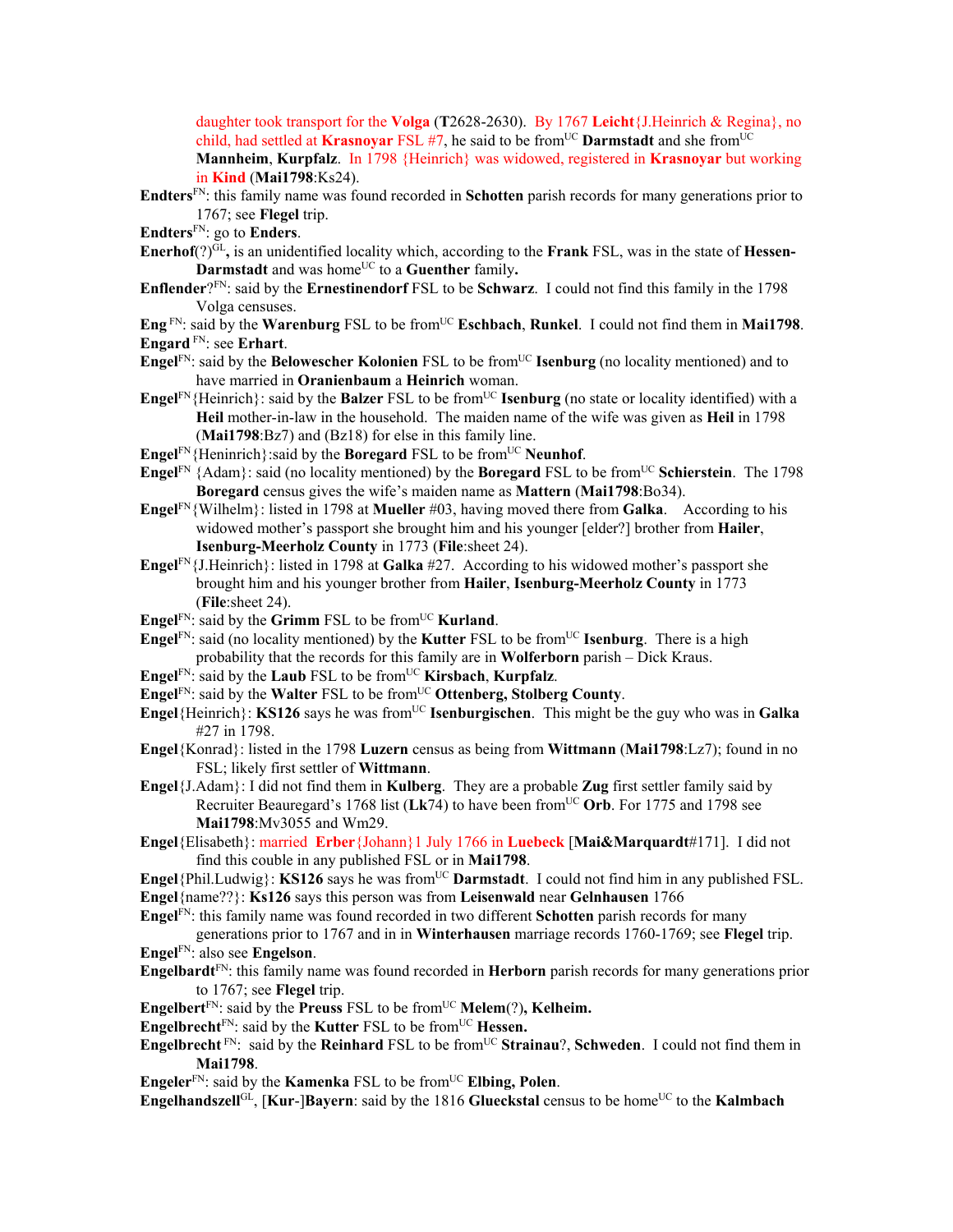family that went to **Glueckstal**. No such place has been identified. **KS**:323 suggested it might be **Engelhardtzell**?. There is also an Engelbarzell, Bavaria some 13 miles N of **Staubing** city. **Engelhard**FN: all filed amongst **Engelhardt**.

- **Engelhard**GL, **Zdziechow** [**parish**?], **Posen Department**, **South Prussia**: an unidentified place, probably 2-8 miles NNW of **Gnesen**, the Kreis center, said by the **GCRA** to be associated with the **Lapp** and **Sauter** families in 1805.
- **Engelhardt**<sup>FN</sup>{Christian}: Danish records say this Lutheran left Seckenheim, Heidelberg Oberamt, Kurpfalz arriving at Fridericias, Juetland in May 1760 along with Voigt{Nicolaus}; he lived in Colony J8 "Friderichshaab", Coldinghuus Amt and was last recorded in **Denmark** in April 1763 (EEE pp.392-93, for more see that). **Gerhard Lang** proved that he was born about 1738 in **Seckenheim** (today an eastern suburb of **Mannheim**) even though the **Anton** FSL (#11) said he was fromUC **Heidelberg Oberamt**, **Kurpfalz**. He immigrated to **Denmark** (now **Schleswig-Holstein**) settling in **Veltenhof**. In **Fredericia**, **Denmark** he married **Albrecht**{A.Barbara} who had been born in 1741 in **Heiligkreutz** in the **Odenwald** (northeast of **Schriesheim**). Spelled **Engelhard** and the maiden name of the wife was given as **Albrecht** in 1798 (**Mai1798**:An56 and 62).
- **Engelhardt**<sup>FN</sup>: said by the **Doenhof** FSL to be from<sup>UC</sup> **Wuerzburg** (no locality mentioned). Later spelled **Engelhard** (**Mai1798**:Mv1165).
- **Engelhard**<sup>FN</sup>{Sebastian}: Danish records say this Lutheran left<sup>UC</sup> the region near **Sulzfeld, Goeler von Ravensburg Barony, Kanton Kraichgau, Schwäbischer Ritterkreis** arriving at **Flensburg, Schleswig Royal Duchy** in May 1762; with wife and 2 children they lived at #3 "Holsteins Hof" in Colony F6 "Friderichsheide", **Gottorf** Amt leaving in April 1765 (**EEE** p.392, for more see that). Not found in any published FSL but the widow,  ${Catharina Elisabeth}$  was in the 1775 **Grimm** census #57. For 1798 see **Mai1798**:Gm145, Kf10).
- **Engelhard**FN{Margaretha}: said by the **Hildmann** FSL to be the maiden name of frau **Schumm**.
- **Engelhardt**FN: **Curt Renz** has found the church records for this **Hoffnungstal, Bessarabia**, family in **Hofenheim, Sinsheim Amt, Baden**.
- **Engelhardt**<sup>FN</sup>{Georg}: said by the **Katharinenstadt** FSL to be from<sup>UC</sup> **Jakobsheim**(?), **Anspach**. Also spelled **Engelhard**.
- **Engelhardt/Engelhard**FN{Eberhard}: married **Rinsurs**{M.Barbara} 11 April 1766 in **Luebeck** (**Mai&Marquardt**#136). **KS**126 mistakenly said that the marriage was in **Buedingen** and that they were headed for **Boaro**. On 31 May 1766 with wife {Barbara}and 2 children he arrived in **Russia**, he said to be fromUC [**Hessen**-]**Darmstadt** [**Landgraviate**] (**Kulberg**628). Not found in **T**. By 12 May 1766, he, wife {Margarethe Barbara} and 2 children had settled at **Warenburg** FSL #29, which said he was from<sup>UC</sup> Nieder-Ramstadt, [Hessen-]Darmstadt [Landgraviate]. By 1798 **Engelhard** was still living in **Warenburg** but with his new **Moor** wife {Christine} 3 of her brothers (**Mai1798**:Wr96.120).
- **Engelhardt**{Catharina Eva}: she married **Steiger**{Michael} in **Luebeck** in 1765 (**Mai&Marquardt**#13). Later theysettled in **Riebensdorf** colony, **Woronesh** (**EEE** p.614).
- **Engelmann** {J.Philip}: KS126 says he was from<sup>UC</sup> **Biskirchen** near **Wetzlar**. I could not find him in any published FSL
- **Engelhard**FN: this family name was found recorded in **Winterhausen** marriage records 1760-1769; see **Flegel** trip.
- **Engelhardt**FN: this family name was found recorded in **Kirburg** marriage records 1762-1767; see **Flegel** trip.
- **Engelhardtzell**GL, [**Austria**]: is on the Danube and long has been the border crossing into Bavaria. Some parts of it might have been in **Bavaria**?? and been home<sup>UC</sup> to the the **Kalmbach** family that went to **Glueckstal**? See **Engelhandszell**.
- **Engelmann**FN: said by the **Dietel** FSL to be fromUC **Silberhaus**, **Nassau**. Spelled **Engellmann** (**Mai1798**:Dt40) and **Engelmanson** (Br1) in 1798.
- Engelmann<sup>FN</sup>: said by the **Katharinenstadt** FSL to be from<sup>UC</sup> Waren, Mechlenburg.
- **Engelmann**{SusannaE.}: Corine **Hirt** using LDS Film #493005 found that she was wife to **Reuter**{J.Nicolaus} and mother to {J.Christoph) who settled in **Kautz.**
- **Engelmann**<sup>FN</sup>: said by the **Kukkus** FSL to be from<sup>UC</sup> **Biskirchen, Braunfels**.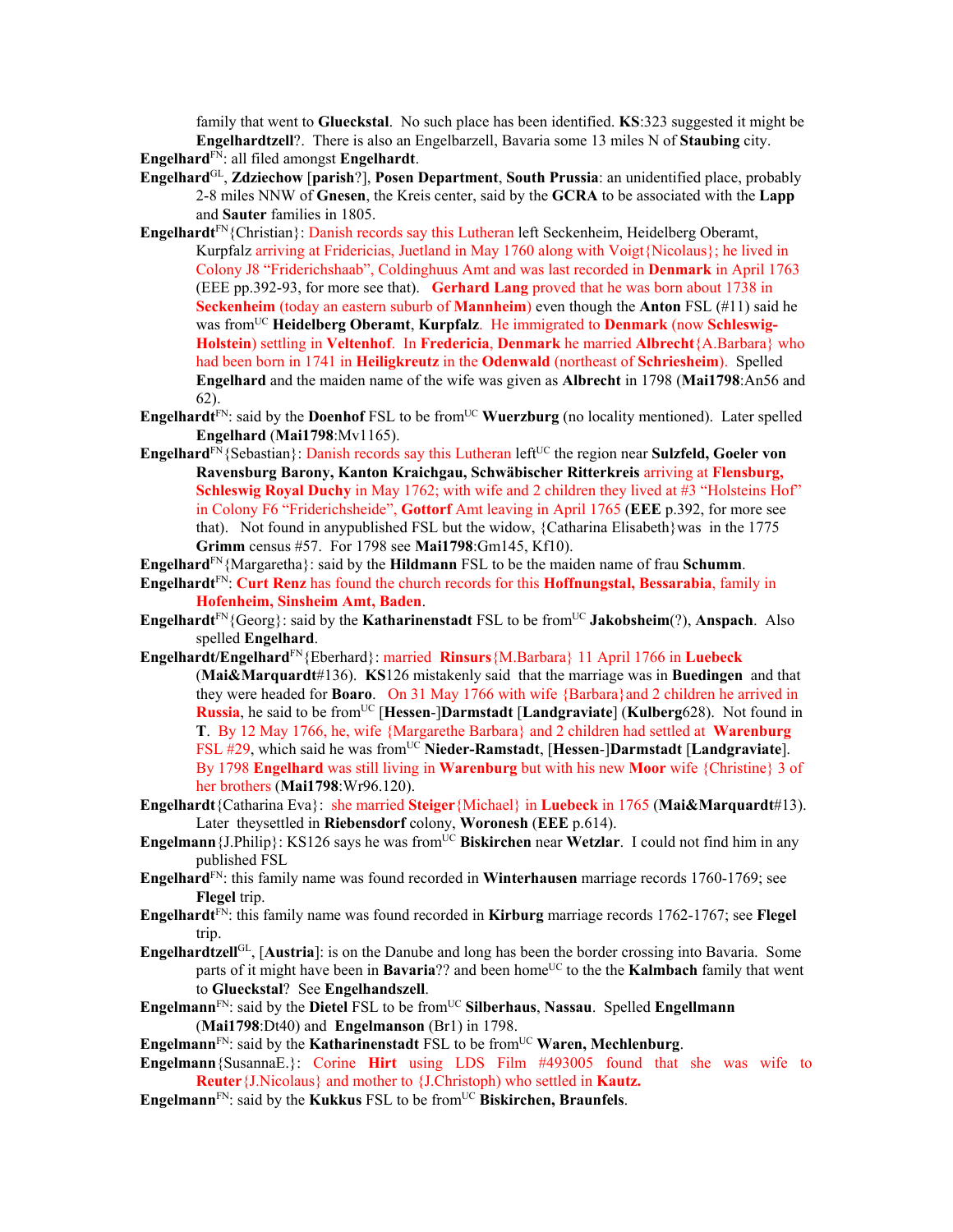- **Engelmann**<sup>FN</sup>: said by the **Laub** FSL to be from<sup>UC</sup> **Eichenborn**, **Nassau-Weilburg**; there was a step-son **Flach** in the household. So frau Engelmann evidently was a former frau **Flach**.
- **Engelmann**FN: said (no locality mentioned) by the **Urbach** FSL to be fromUC **Sachsen-Weimar** [**Duchy**]. For 1798 see **Mai1798**:St18 and 58..
- **Engelmann**<sup>FN</sup>: his wife was said by the **Urbach** FSL to be from<sup>UC</sup> **Nordhausen** [Imperial City]. For 1798 see **Mai1798**:St58,
- **Engelrod**GL, [**Riedesel Barony**]: is 11 miles S of **Alsfeld** city, and said by the **Ernestinendorf** FSL to be home<sup>UC</sup> to a **Roth** family. Said by the **Stephan** FSL to be home<sup>UC</sup> to a **Mueller** {Nicolaus} and a **Schaaf** family; a **Luebeck** ML said this couple were both were born<sup>UC</sup> "in the area of **Riedesel**" which usually in such documents would mean the country called **Riedesel**. This is the same place as the next entry.
- **Engelrod**GL, **Riedesel** [**Barony**]: is some 14 miles SW of **Schlitz** city, some 7 miles SW of **Lauterbach**, and said by the **Kraft** FSL to be home<sup>UC</sup> to **Koch**, **Krepp** and **Schreiner** families. See **Schlitz**.
- **Engelroth**GL, [**Riedesel Barony**]: said by the **Schlitz** ML to be home to the **Damer** woman who married a **Winteholder** man in 1766; by 1767 this couple was in **Boaro** (**Mai&Marquardt**#744). Said by the **Schlitz** ML to be home<sup>UC</sup> to the **Dechert** woman who married in 1766 a **Roth** man; by 1767 this couple was in **Boaro** (**Mai&Marquardt**#746). **Engelrod** is an alternative spelling.
- **Engels**{A.Catharina}: married **Greuer**{Adam} in **Luebeck** 16 Oct 1765 (**Mai&Marquardt**#40 and **KS**124). Found in no later record.
- **Engelsohn**FN: see **Engelson**.
- **Engelson**FN: listed by the 1816 **Glueckstal** census (**KS**:672, 255) with no origin. Using **FHL**(1,569,075), the **GCRA** proved origin in **Reutlingen**, **Reutlingen** [**Amt**], **Wuerttemberg**. See the **GCRA** book for more details. Also spelled **Engelsohn**, and most records use **Engel**.
- **Engelstaedter**<sup>FN</sup>: said by the **Katharinenstadt** FSL to be from<sup>UC</sup> **Wasselheimburg, Strassburg** with a **Wagner** wife fromUC **Hedersheim**. Later spelled **Engelstetter** (**Mai1798**:Ka46).
- **Engelstaedter**<sup>FN</sup>: his wife is said by the **Katharinenstadt** FSL to be from<sup>UC</sup> **Hedersheim**(?), **Pfalz**. **Engelstetter**FN: see **Engelstaedter**.

**Engelthal**GL: see **Friedberg**.

- Engen<sup>GL</sup>, Switzerland said by a Luebeck ML to be home<sup>UC</sup> to a Buettner woman who married in 1766 a **Rosenberger** man who settled in **Neidermonjou** (**Mai&Marquardt**#291). In those days **Schaffhausen** was a part of **Switzerland**, and there was an Engen just 11 miles NE of **Schaffhausen** … but it looks to have been in the **Fuerstenberg Principality**.
- **Enghien**GL**, Braband, Frankreich**: evidently is 17 miles SW of **Brussels** city, said by the **Katharinenstadt** FSL to be home<sup>UC</sup> to a **Dubois** family. But it is very doubtful that this was French territory in the 1760's.
- **England**<sup>GS</sup>: said (no locality mentioned) by the **Bettinger** FSL to be home<sup>UC</sup> to a **Paul** family. Said (no locality mentioned) by the **Boregard** FSL to be home<sup>UC</sup> to the **Otzen**? family. Said (with no localiti indicated) by the **Reinwald** FSL to be home<sup>UC</sup> to a **Hildebrandt** family, and perhaps to a **Seidel** family. See also **Brunswick**.
- **Engler**<sup>FN</sup>: said by the **Neidermonjou** FSL to be from<sup>UC</sup> **Mednsch**?. For 1798 see **Mai1798**: Nm33?? **Englikh**FN: see **Endlich**.
- **Engraf**FN: said by the **Rothammel** FSL to be fromUC **Momlingen, Kurmainz**.
- Engwald<sup>FN</sup> said by the Schwab FSL to be from<sup>UC</sup> Aldenburg?. I could not find members of this family in **Mai798**.
- **Enheim, Bamberg** [**Bishopric**][sic?]: said by the **Seelmann** FSL to be home<sup>UC</sup> to a **Langhaas** family. The only Enheim I can find is 48 km NW of **Ansbach** city and was then in **Ansbach Margraviate**, not in **Bamberg Bishopric**.
- **Enike**<sup>FN</sup>: said by the **Urbach** FSL to be from<sup>UC</sup> **Barby**, [**Kur-**]Sachsen. I could not find them in **Mai1798**.
- **Enike**FN: his wife was said by the **Urbach** FSL to be from<sup>UC</sup> **Busecker Tal**, [**Hessen-**]Darmstadt [**Landgraviate**].
- **Ennerich**<sup>GL</sup>, Runkel: is 1 mile W of Runkel town, and said by the Kukkus FSL to be home<sup>UC</sup> to an **Ilberg?/Ulberg** family.
- **Ennersheim**<sup>GL:</sup> a **Woehrd** ML says this was in in **Franconia** and was home<sup>UC</sup> to a **Hortmajer** woman who married in 1766 a **Leykam** man of **Sommersdorf** near **Ansbach** (**Mai&Marquardt**#779).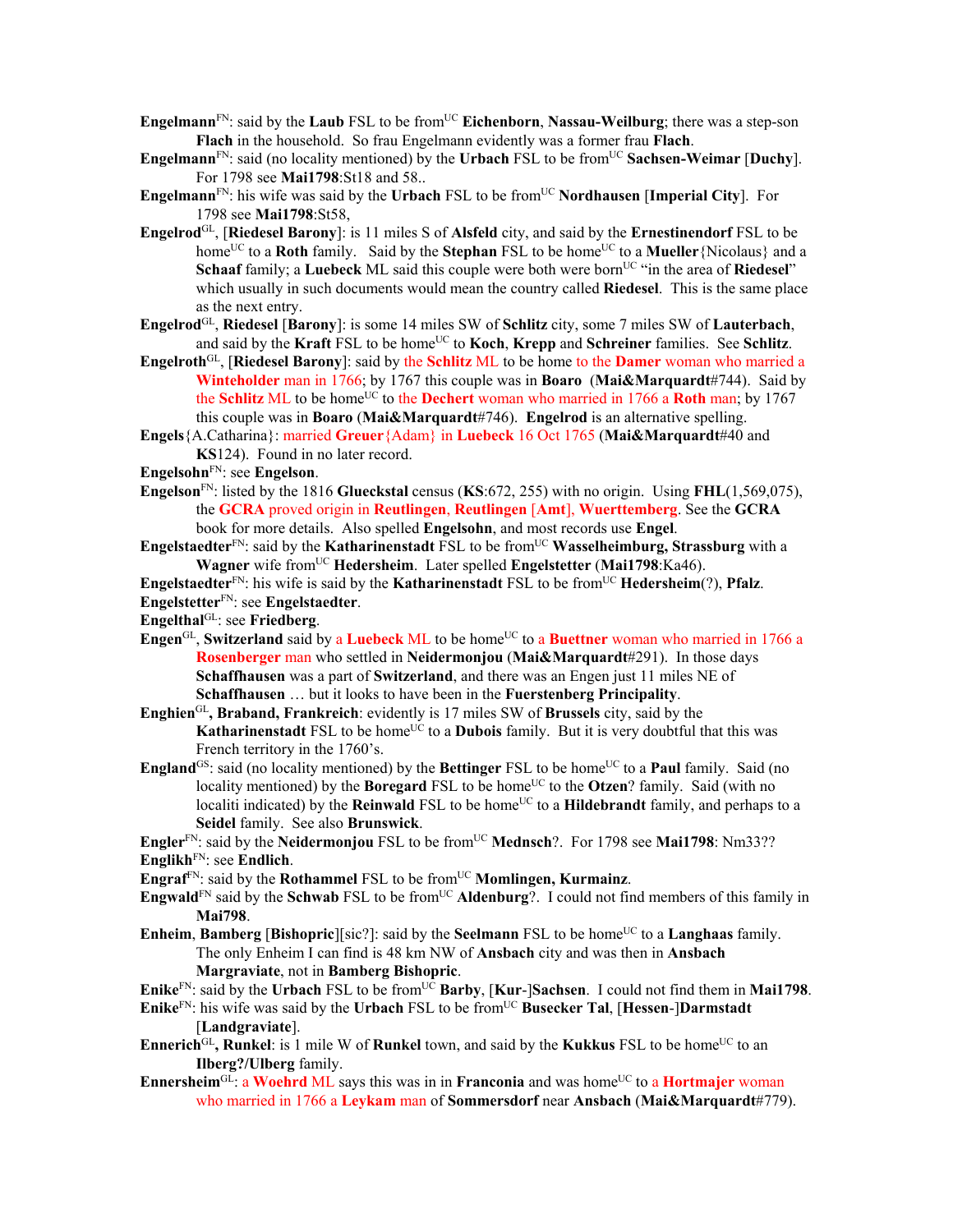There is an **Einersheim** some 17 miles SE of **Wuerzburg** city.

**Enns**FN: said by the 1798 **Dietel** census to be the maiden name of frau **Kindvater**.

- **Enrander**?FN: said by the **Paulskaya** FSL to be step-daughter in the **Peter** household. I could not find this family in the 1798 Volga csnsuses.
- **Ensch**{Konrad}: **KS**:82 and 126 say he, his wife and 4 children ages 17, 15,13 and 6 from<sup>UC</sup> Anspach (Stumpp noted that this is in the **Taunus** region of **Hesse**) in 1764 were sent on to the **Saratov** area as part of the group of colonists transported under the command of Captain Paykul and Cornet Rehbinder. I have not found them in any published FSL.
- **Ensel**<sup>FN</sup>: said by the **Norka** FSL to be from<sup>UC</sup> **Hessen** (no locality mentioned). Later spelled **Eusel** (**Mai1798**:Nr159) and **Eisel** (Nr200). His wife's maiden name was given by the 1798 Norka census as **Becker** (Nr159).
- **Enselinger**<sup>FN</sup>: he is said by the **Mariental** FSL to be from<sup>UC</sup> Weissenburg, Frankreich and his wife is said to be from **Regensburg** (no locality and no maiden name given). The family name was later spelled **Enslinger** (**Mai1798**:Mt43).
- **Ensheim** $\overline{GL}$ , **Kurpfalz**: an unidentified place said by the **Kautz** FSL to be the home<sup>UC</sup> of a **Bensel**/**Benzel** family. There are two prime candidates: Ensheim some 15 miles SW of **Mainz**, and Enzheim some 21 miles SSW of **Mainz**.
- **Ensler**<sup>FN</sup>: said by the **Paulskaya** FSL to be from<sup>UC</sup> **Rackith.Enslingen**<sup>GS</sup>: I can find no state by this name. There was a village so named in **Oettingen County** some 7 miles W of Oettingen town.
- **Enslinger**FN: see **Enselinger**.
- **Enster**<sup>FN</sup>: said (no locality mentioned) by the **Neidermonjou** FSL to be from<sup>UC</sup> [**Kur**]-**Brandenburg**. I could not find this family in the 1798 censuses.
- Ensz<sup>FL</sup>: said by the **Orloff** FSL to be from<sup>UC</sup> **Margenau**, **Tiegenhoff** Amt. Also spelled Enz.
- **Ensz**<sup>FN</sup>{Isaac}: said by the **Rosenort** FSL to be from<sup>UC</sup> **Heubuhden**, **Marienburg Amt**. Also spelled **Enz**.
- **Entringen**, **Herrenberg Oberamt**, **Wuerttemberg**: mistakenly said by **KS**:323 to be home<sup>UC</sup> to the **Daiss** family that went to **Glueckstal**. Proven by **Curt Renz** to be home to a **Rieger** family that settled in **Hoffnungstal, Bessarabia**.
- **Entringen**GL, **Tuebingen** [**Amt**], **Wuerttemberg**: is 2 miles NW of **Tuebingen** city centre, and was proven by the **GCRA** to be home to the **Stickelmeier**, **Were**, and **Weiss** families that went to **Bergdorf**, as well as the **Schumacher**{J.Adam} family that went to **Glueckstal**. Also proven by **GCRA** not to be home to the **Reiser** family and to be home to the **Dupper**, **Fleck**{G.Christoph}, **Goehring**, **Kaiser**, **Kuch**, and **Reiger** families that went to **Glueckstal**, as well as to the **Schlichter** family that settled in **Neudorf**. Said by the **Bergdorf** 1814 census to be home<sup>UC</sup> to the **Schaefer**{G.Fried.} family. And was proven, by the **GCRA**, not to be the oriigin of the **Lehmann** widow whose children settled in **Neudorf**. See the **GCRA** book for more on all of these families.
- **Entzheim**: see **Ettenheim**.
- **Enz**FN: said by the **Blumenort** FSL to be fromUC **Neusteterwald**, **Elbing**.
- **Enz**FL: also see **Ensz**.
- **Enzbach, Stollberg-Gedern**
- **Enzberg**GL, **Maulbronn** [**Amt**], **Wuerttemberg**: is 4 miles S of Maulbronn town, and proven by **GCRA** to be home to the **Bauer** family that went to **Glueckstal**. See the **GCRA** book for more details.
- **Enzen**<sup>GL</sup>: an unidentified place said by the **Kano** FSL to be home<sup>UC</sup> to a **Kaeser** family. There were at least three Enzens in the Germanies.
- **Enzheim**GL, [**Isenburg-Buedingen County**]: is some 5 miles W of **Buedingen** city, and said by the **Paulskaya** FSL to be home<sup>UC</sup> to a **Kopen**? family. Or Enzheim could have been owned by **Friedberg Imperial City**.
- **Enzheim**GL: see also **Insheim**.
- **Enzweihingen**, **Vaihingen** [**Amt**], **Wuerttemberg**: is 1.5 miles SE of **Vaihingen-an-der-Enz**, and said by **KS**:438, 578 to be home to the **Schuler** family that went to **Grossliebental** and **Bergdorf**.
- **Enzweiler**, **Birkenfeld** [**Amt**], **Pfalz**: is 6.5 miles NE of **Birkenfeld** town and 1 mile SW of **Idar-Oberstein** town. Proved by the **CGRA** to be home to **Krieger**{G.Jakob} who went to **Glueckstal**.
- **Ephardt**?FN: said by the **Neidermonjou** FSL to be from<sup>UC</sup> **Mekmal**?. I could not find this family in the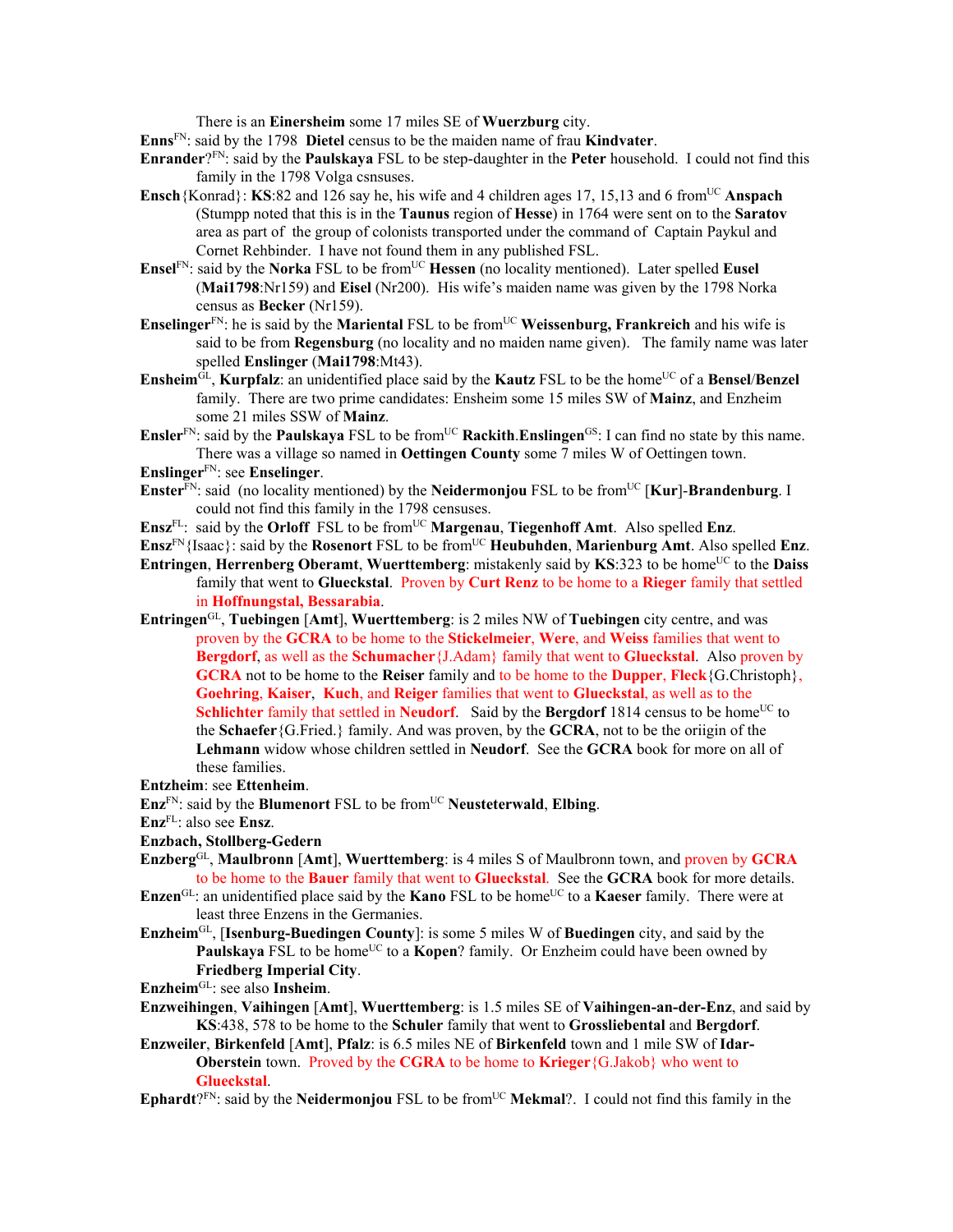1798 censuses.

- **Ephraim**FN: according to the **Belowescher Kolonien** FSL there was an Ephraim father-in-law in the Albert household that was from<sup>UC</sup> Mainz (no locality mentioned).
- **Epp**FN: said by the **Orloff** FSL to be from<sup>UC</sup> **Pletzendorff**, **Tiegenhoff** Amt.
- **Eppe**{Johann}: **KS**127 says married in 1765 in **Rosslau**. **Mai&Marquardt**#836 footnote suggests he is **Egge**. He is listed in **KS127**. I did not find him in any published FSL or in **Mai1798**.
- **Eppenbrunn**GL, **Rhineland-Palatinate:** see **Epperbrum.**
- **Eppenrod**<sup>GL</sup>: is some 5 miles NW of Limburg-an-der-Lahn, and said by the **Paulskaya** FSL to be home<sup>UC</sup> to a **Karl** family, and perhaps to a **Knoll** family. Eppenrod might have been in the territory of **Holzappel County**, or **Diez County**, or **Kurtrier** … my map is not clear.
- **Epperbrum**GL**, Kurpfalz**: an unidentified place said by the **Preuss** FSL to be home to a **Dink**? family. There is an **Eppenbrunn**, **Rhineland-Palatinate**, some 12 miles SE of **Zweibruecken**.
- **Epping**<sup>GL</sup>, **Felzer**(?):said by the **Dobrinka** FSL to be home<sup>UC</sup> to a **Meer**? and perhaps a **Flom**? family. This may be the Epping which probably then was in the **Pfalz** but now is some 9 miles S of **Zweibruecken** city, in the Lorraine, France.
- **Eppingen**GL: probably is the Eppingen which is 13 miles W of **Heilbronn** in **Baden-Wuerttemberg**; said by the **Kamenka** FSL to be home<sup>UC</sup> to 2 **Siegel** families.
- **Eppingen** [Amt<sup>[GL</sup>, **Baden**: is 13.5 miles W of **Heilbronn** city, and was a District administrative center.
- **Eppingen**GL, **Eppingen Amt**, **Baden**: is some 13 miles W of **Heilbronn** city, and was home to a **Wittmer** family that settled in **Gueldendorf, Odessa**. Also was proven by the **GCRA** to be home to the **Felhauer**/**Filhauer** /**Villhauer**, **Hochhalter**, and **Mehlhaf** families that settled in **Kassel**.
- **Eppingen**, **Sinsheim** [**Amt**], **Baden**: mistakenly said by both the 1816 **Neudorf** census (#117) and **KS**:467 to have been be homeUC to the **Unger** family that settled in **Neudorf**. This surely is the same place as the previous entry.
- **Eppleborn**GL: was 19 km N of **Saarbruecken** town, and probablywas from 1737 to 1765 in the nominally indenpenden **Lorraine Duchy** and from 1766 to the well after the end of the  $17<sup>th</sup>$  century in the **French province of Lorraine**. the **Pflaz-Zweibruecken Duchy**.
- **Eppstein**GL**, Kurmainz**: an unidentified place said by the **Preuss** FSL to be home to a **Fritz** family. This is probably Eppstein, **Hesse**, some 11 miles NE of **Mainz**.
- **Epsong**?, **Schwaben**: an unidentified place said by the **Seelmann** FSL to be home<sup>UC</sup> to a **Schoenheiter** family. **Schwaben** often is used in the FSLs to indicate **Hapsburgian** lands.
- **Erasmann**FN: see **Ehresmann**.
- $Erb<sup>FN</sup>$ : said by the **Jost** FSL to be from<sup>UC</sup> **Ludwigsburg**, **Wuerttemberg**. I could not find this family in the 1798 Volga censuses.
- Erb<sup>FN</sup>: said by the **Paulskaya** FSL to be from<sup>UC</sup> Gruenenbach?. I could not find this family in the 1798 Volga censuses.
- **Erb**FN: said by the **Seelmann** FSL to be fromUC **Hoefen**, **Bamberg** [**Bishopric**]. I did not locate them or any descendants in **Mai1798**.
- **Erb**{J.Henrich}: of **Grossen Buseck** and in 1754 a godfather in **Lollar** of **Roth**{H.Balzar} who settled at **Warenburg** FSL #88a.
- **Erb**{Margaretha}: wife of {J.Henrich} and godmother in 1763 to a **Braun** son in **Lollar** whose family later settled at **Warenburg** FSL #88.
- **Erbach**<sup>GL</sup>, Falkenstein: said by the Kolb FSL to be home<sup>UC</sup> to a Bauer family. I am guessing this was the Erbach that was some 11 miles S of **Weilburg** city, **Hessen**., and that this Falkenstein belonged to **Nassau-Weilburg**.
- **Erbach**<sup>GL</sup>, **Kurmainz**: is 7 miles WNW of **Mainz** city, and said by the **Brabander** FSL to be home<sup>UC</sup> to a **Schlager** family.
- **Erbach, [Kur-]Trier**: said by the **Dehler** FSL to be home<sup>UC</sup> to a **Hammerschmidt** family. This might be 10 miles NW of **Bingen** town, a place that would have been very near the **Kurtrier**-**Kurpfalz** border.
- **Erbach**GL, **Weilburg**: is some 11 miles S of **Weilburg** town, and said by the **Krasnoyar** FSL to be homeUC to a **Schmidt** family.
- **Erbach** [County]<sup>GS</sup>: was an independent country in the **Odenwald** (per **Remmick**) seated in **Erbach** city, now **Hessen**, some 36 miles SE of **Frankfurt-am-Main**. Its lands extended in a fairly narrow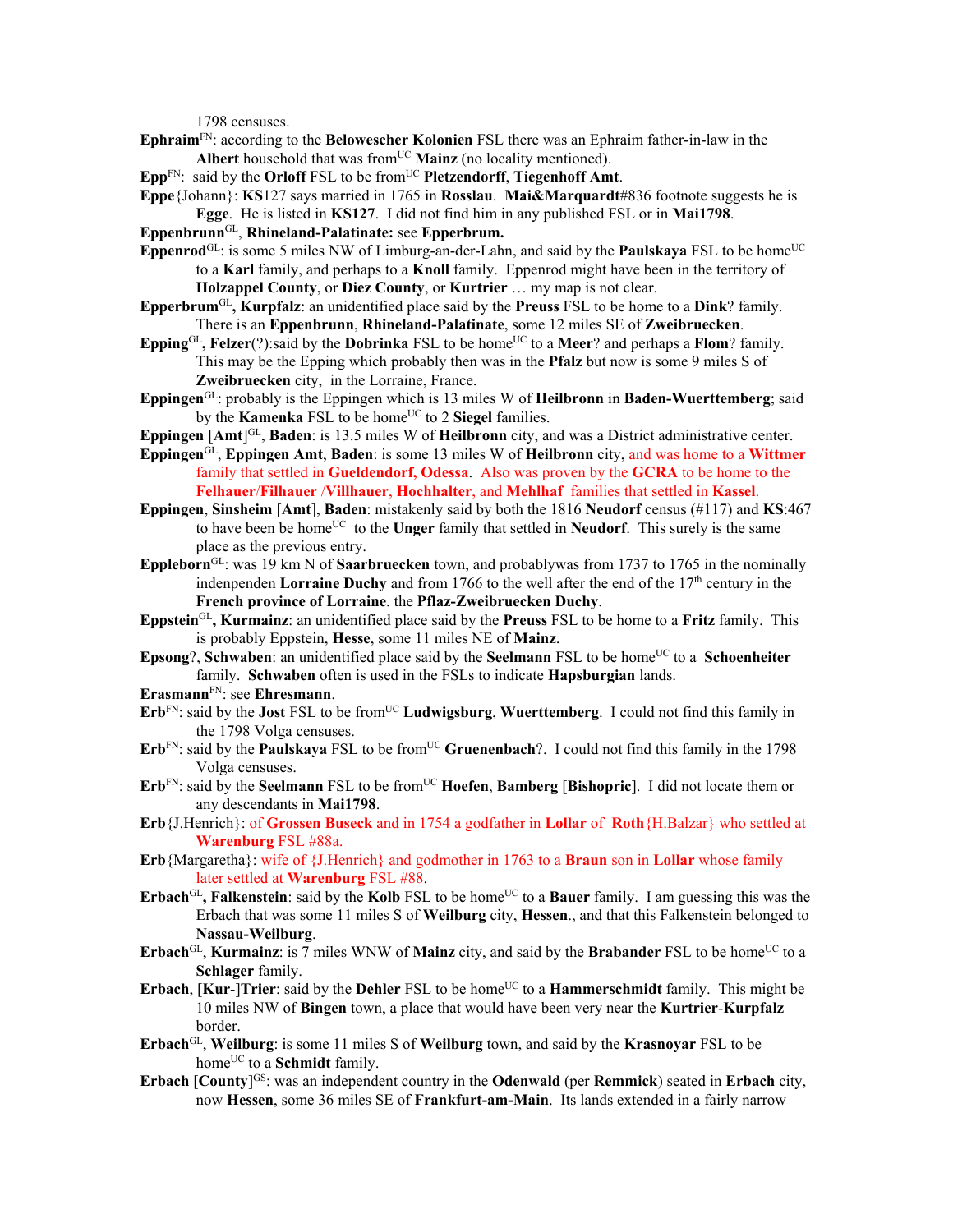path from just beyond Bad Koenig on the N to the southern Hesse border on the S, with an arm pointing W toward but not including Lindenfels. It held one exclave W of Lindenfels and one about four miles S of Lindenfels. *None of the following references mentioned any locality*: Said by the **Anton** FSL to be home to **Guterich**? and **Hahn** families. Said by the **Belowescher Kolonien** FSL to be homeUC to **Arnold**, **Bauer**, **Blank**, **Braun**, **Edel**, **Ellenbacher**, **Gorleben**, **Koenig, Miller/Mueller**, **Ramche/Range**, **Rech/Wergensrech**, **Sartisson**, **Stumpf**, and Wenrich families. Said by the **Doenhof** FSL to be home<sup>UC</sup> to a **Bauss** family. Said ( no locality mentioned) by the **Fischer** FSL to be home<sup>UC</sup> to a **Heinrich** family. Said by the **Grimm** FSL to be homeUC to a **Kerber** family. Said by the Pleve and Stumpp versions of the **Jagodnaja Poljana**  FSL to be home<sup>UC</sup> to **Blumenschein/Blumenstein** (Kromm says the **Blumenstein** home<sup>UC</sup> was **Reichelsheim, Erbach**)**, Hollstein/Holstein, Hergert, Voelker,** and **Zuergiebel** families, and by both Pleve and Kromm versions to be home<sup>UC</sup> to **Lahnert** and **Lautenschlaeger** families (no locality mention in any case), although Kromm thought that the place might have been **Offenbach**. Said by the **Koehler** FSL to be home<sup>UC</sup> to a **Just** family, and possibly to a Bettenheuser family. Said by Kulberg to be home<sup>UC</sup> to these families: Biedermann227, **Guenter**24, **Martin**141, **Spaetz**175, and **Urban**25. Said by the **Neidermonjou** FSL to be home<sup>UC</sup> to a **Bischoff** man. Said by the **Paulskaya** FSL to be home<sup>UC</sup> to a **Retich**? family. Said by Kuhlberg to be home<sup>UC</sup> to the **Weirauch** family. Said by the **Shcherbakovka** FSL to be home<sup>UC</sup> to the **Dietz**{David} and {G.David} families.

- **Erbach-** Fuerstenau <sup>GS</sup>: one of the several Erbach Counts line with some knights' holdings just to the NW of **Eberbach** town mostly along the Finkenbach stream. But they must also have had holdngs elsewhere because **Steinbach** does not seem to be nearby.
- **Erbenson** FN: said by the **Galka** FSL to be from<sup>UC</sup> **Friedrichsgabe**, [Holstein-Gottorp Duchy?]. I could not find this family in the 1798 Volga censuses.
- **Erber**<sup>FN</sup>{Georg}: said by the **Bangert** FSL to be from<sup>UC</sup> Weilmuenster, Nassau-Weilburg. I could not find this family in the index to the 1798 Volga censuses.
- **Erber**{Johann}: married **Erhard**{Engel Catharina} 1 July 1766 in **Luebeck** (**Mai&Marquardt**#171). I did not find this couble in any later source.
- **Erbes**<sup>FN</sup>: said by the **Dobrinka** FSL to be from<sup>UC</sup> **Luebeck**.
- Erbes<sup>FN</sup>: said by the **Doenhof** FSL to be from<sup>UC</sup> **Stollberg** (no locality mentioned).
- **Erbes-Buedesheim** GL: see **Buedesheim**.

**Erbig**{Catharina}: married **Lutze**{Vollmerr Benjamin} 22 May 1766 in **Rosslau**

(**Mai&Marquardt**#987). **KS**127 and 145 mistakenly have the date as 1765.

**Erbold**FN:see **Siebold**.

.

- **Erbs**<sup>FN</sup>{Johannes}: said by the **Bettinger** FSL to be from<sup>UC</sup> Lehn. I could not find them in **Mai1798**es.
- **Erbstadt**, [**Hanau County**,] **Hessen**[-**Kassel Landgraviate**]: was 15 km NNW of **Hanau** city and and was June 176611 km SSE of **Friedberg Imperial City** (now in **Hesse**). Said by the **Urbach** FSL to be home<sup>UC</sup> to frau **Spindler**/the widow **Weber** {Ernst} and perhaps to Herr **Weber** {Ernst} himself? The **Derr** family of **Walter** has been traced back to **Doerr**{Joachim} here.
- **Erbstetten**GL, **Marbach** [**Amt**], **Wuerttemberg**: is 5 miles E of Marbach-am-Neckar, and was proven by the **GCRA** to be home to the **Seeger** family that went to **Glueckstal**.
- **Erchardt**FN: said by the **Phillipsfeld** FSL to be an orphan young manl in the **Hose** household.
- **Erck/Erk/Irk**{J.Christoph, father of **Baer**{A.Katharina} and of **Frick**{A.Margaretha}: **Kulberg**6319 lists him as a widower residing in the household of his son-in-law **Baer**{J.Conrad}. The **Frank** FSL #77 lists him as a widower from **Nidda, Hesssen-Darmstadt**. **Ruth Froelke** confirms that origin and his parents there in the 1600s. As a widower he arrived in **Russia** on the same ship as another daughter {A. Katharina} (**Kulberg6319** and **6320**). He then became a first settler in **Frank** FSL #77 where his origin was given as **Nidda**. I did not find either him or his family name in **Mai1798**. For a bit more information go to http://cvgs.cu-portland.edu/origins/e/erck\_frank.cfm.
- **Erck/Erk/Irk**{A.Katharina, daughter of J.Christoph}: probably born in **Nidda**. In **Russia** she married **Baer**{J.Konrad} just prior to their arrival in **Jagodnaja Poljana**. For more information go to http://cvgs.cu-portland.edu/origins/b/baer\_yagodnaya\_polyana.cfm.
- **Erck/Erk/Irk**{A.Margaretha, daughter of J.Christoph}: married **Frick**{J.Heinrich} in **Nidda**.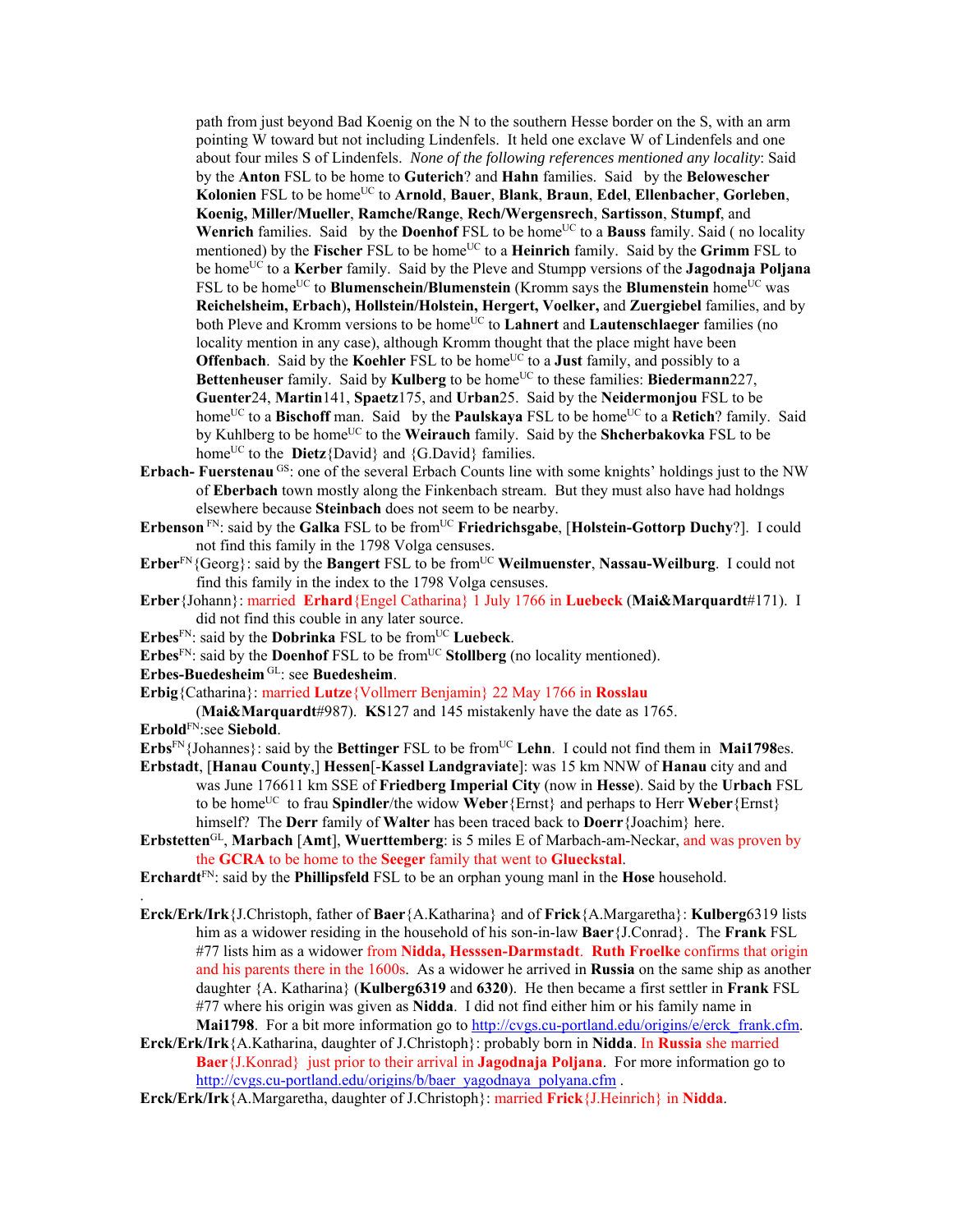- **Erck**{A.Maria}: daughter of {Christoph} from<sup>UC</sup> Nidda married **Zimmer**{Johannes} 26 June 1766 in **Buedingen** (**Mai&Marquardt**#715). **KS**127 & 165 repeats this. With **Zimmer** husbamd {.Johann} and 2 children arrived in **Russia** 13 Sept 1766 (**Kulberg**6288). Not found in any later source..
- **Erdmann** {Daniel+w}: said by **Kulberg**28 to be from<sup>UC</sup> **Dresden**. I did not find them in T or in any published FSL.

**Ercks**FN: see **Erksin**.

**Erdan**FN: see **Jordan**.

- **Erder**FN{Johannes}: **Gerhard Lang** proved him born in 1714. Then in 1745 in **Leutershausen** he married **Weber**{M.Barbara}. They immigrated first to **Denmark** (**Schleswig-Holstein**), and then in 1763 to Russia. They settled in **Anton** FSL (#9) said to be from<sup>UC</sup> Heidelberg Oberamt, **Kurpfalz**. Spelled **Erder** in 1798 (**Mai1798**:An1).
- **Erder**FN{Johannes}: **Gerhard Lang** proved him born in 1714. Then in 1745 in **Leutershausen** he married **Weber**{M.Barbara}. They immigrated first to **Denmark** (**Schleswig-Holstein**), and then in 1763 to Russia. They settled in **Anton** FSL  $(49)$  said to be from<sup>UC</sup> **Heidelberg Oberamt, Kurpfalz**. Spelled **Erder** in 1798 (**Mai1798**:An1).
- **Erdiner?/Erdinger**<sup>FN</sup>{Paul}: said by **Kulberg**101 and by the **Katharinenstadt** FSL (#92) to be from<sup>UC</sup> **Augsburg** (no locality mentioned). Not found in either **T** or **Mai98**.

**Erdinger**: see **Erdiner**.

**Erdmann**<sup>FN</sup>: said by the **Grimm** FSL to be from<sup>UC</sup> **Darmstadt** (no locality mentioned).

**Erdmann** FN: also see **Ermann**.

- **Erdmannhausen**GL, **Ludwigsburg** [**Amt**], **Wuerttemberg**: is some 5.5 miles NE of **Ludwigsburg** city, and proven by the **GCRA** to be home to the **Haegele** and **Jenner** families that went to **Bergdorf**. Evidently after the **Bergdorf** emigrants left, the Amt jurisdiction was shifted from **Ludwigsburg** to **Marbach Amt**. Was proven by the **GCRA** to be home to the **Schmierer** and **Schwarzwaelder** families that settled in **Neudorf**.
- **Erdmannsweiler**, **Prussian Poland**: aka **Kochanow**-**bei**-**Gluchow**, and associated by the **GCRA** with a **Kaul** family in 1805.
- **Erenga**<sup>GL</sup>, **Isenburg**: said by the **Walter** FSL (#81) to be home<sup>UC</sup> to a **Windecker** family. The **Walter Research Group** has confirmed in parish records that there were **Windecker** family in **Herrnhaag**, **Isenburg** (now **Hessen**). The Pleve version of this FSL gave the locality as **Heringen**(?), **Isenburg**.
- **Erenstramin**?<sup>FN</sup>: said by the **Enders** FSL to be from<sup>UC</sup> **Bischtau**?, **Holstein**. I cannot find this family in the 1798 Volga censuses.
- **Erenstramin**? FN: frau Erenstramin? was said by the **Enders** FSL to be fromUC **Tosrei**?, **Sachsen**.

**Eresmann**FN: see **Ehresmann**.

**Erffurt**FN: see **Erfurth**.

- **Erfurt**<sup>GL</sup>, **Kurpfalz**: said by the **Schuck** FSL to be home<sup>UC</sup> to a **Hellinger** family. Must be a mistake for Erfurt, **Kurmainz**.
- **Erfurt**<sup>GL</sup>, **Thueringen**: said by the **Dreispitz** FSL to be home<sup>UC</sup> to a **Lieders**? family. Must be Erfurt, Kurmainz.
- **Erfurt**/**Ehrfurt**GS, [**Kurmainz**]: the city acquired substantial territory around it and then in 1664 was conquered by the Archbishop of **Mainz**, thus becoming part of **Kurmainz**. It is in **Thueringen** some 14 miles E of **Gotha**. In 1760's **Thueringen** was a geographical description not a state. Said by the **Boaro** FSL to be home<sup>UC</sup> to a **Losgus**? family. Said by the **Dinkel** FSL to be home<sup>UC</sup> to a **Seingold**? family. Said by the **Graf** FSL to be home<sup>UC</sup> to a **Hatzer** family. Said by the **Jost** FSL to be home<sup>UC</sup> to **Kirchner** and **Rudolph** families. Said by the **Kamenka** FSL to be home<sup>UC</sup> to a **Schiebert/Schibert/Schubert**? family. Said by the **Orlovskaya** FSL to be home<sup>UC</sup> to a **Wendehahn** family. Said by the **Seelmann** FSL to be home<sup>UC</sup> to a **Gries** family. Said by the **Warenburg** FSL to be home<sup>UC</sup> to **Gruenbaum** and **Winkler** families. Although nominally belonging to **Kurmainz**, the place operated very independently, so that an FSL may refer to it as part of **Thueringen** or **Kursachsen**.
- **Erfurt/Erfurth**{Catharina/Catharina Maria}:a widow who arrived in **Russia** 9 July 1766 with two offspring, said to be fromUC **Koethen** (**Kulberg**1249). Later in 1766 with her two offspring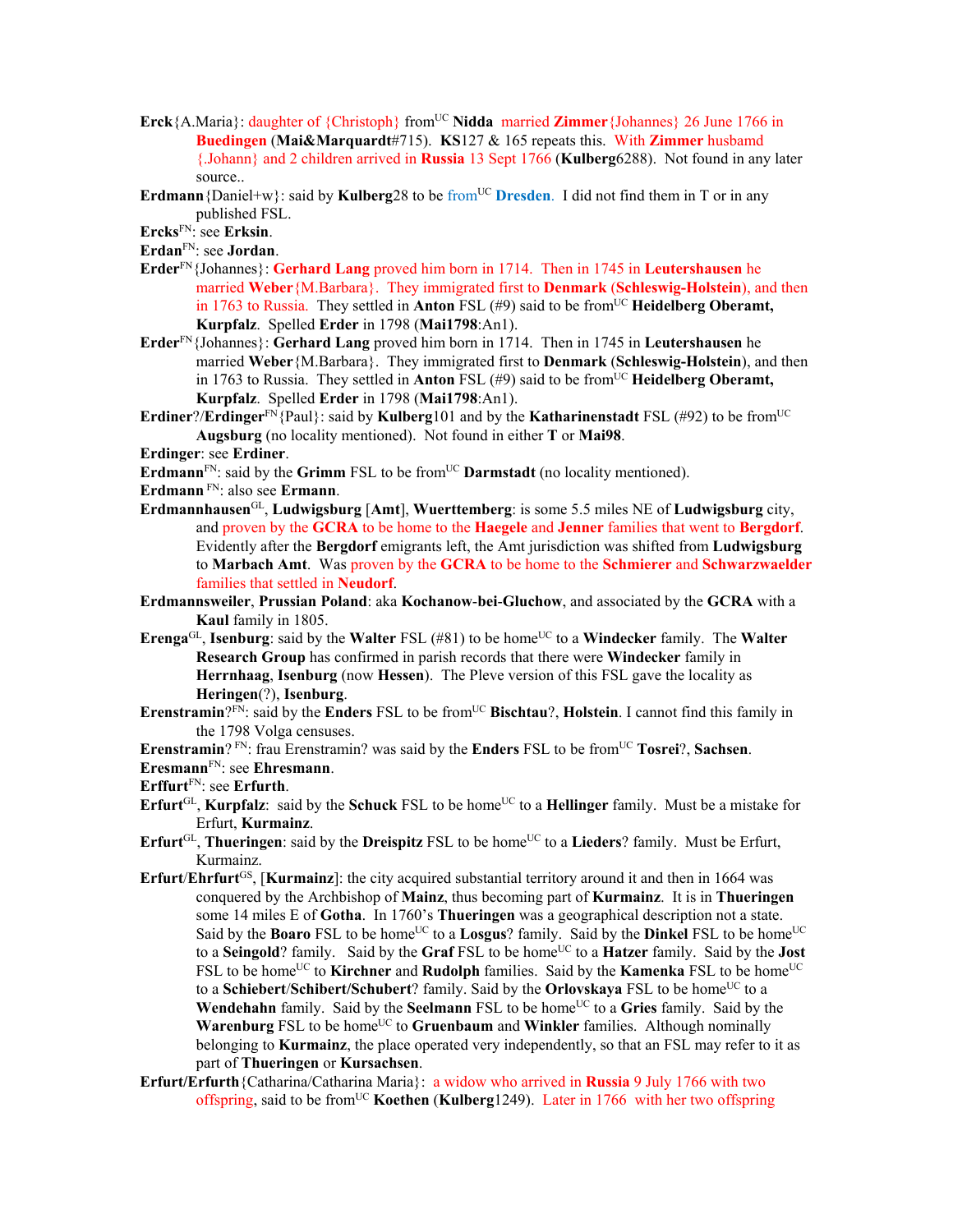{Gottfried & Christiana Maria}in **Oranienbaum** she took transport for the **Volga**, she however died during that trip **(**T5339-5341). By 7 June 1767 the son still single had settled at **Orlovskaya** FSL #86 said to be from<sup>UC</sup> **Koethen**, and the daughter was living with her brother {Ludwig} at FSL #1, he said to be from<sup>UC</sup> Anhalt.

- **Erffurt**{Christiana}: was a godparent at the 9 May 1766 **Luebeck** baptism of a daughter of **Belger**{J.Andreas} and his **Koebel** wife {M.Elisabeth} (**Mai&Marquardt**:#1351).
- **Erffurt**{Elionora}: was a godparent at the 9 May 1766 **Luebeck** baptism of a daughter of B**elger**{J.Andreas} and his **Koebel** wife {M.Elisabeth} (**Mai&Marquardt**:#1351).
- **Erfurth**{Heinrich Gottfried}: by 7 June 1767 he, single, had settled at **Orlovskaya** FSL #86, said to be from **Koethen**.
- Erfurth/Ehrfurt/Erffurt<sup>FN</sup>{Karl Gottfried}: he, wife {Eleonora} and infant son {Ludwig} arrived in **Russia** 4 July 1766, he said to be from<sup>UC</sup> **Koethen (Kulberg**1242). Later in 1766 he (Gottfried) and wife {Eleonora} in **Oranienbaum** took ship for the **Volga** (**T**7329-5340) By 7 June 1767 he with wife {Sophia} ahd settled at **Orlovskaya** FSL #8, hs said to be from<sup>UC</sup> Anhalt-Koethen (no locality mentioned)The family name was given as **Ehrfurt** and his wife's maiden name was given as **Ellermeier** when they were discharged to **Moscow** in 1776 (**Mai1798**:Mv2135). His wife **Erffurt**{Sophia Elionora} and his likely sister **Erffurt**{Christina Maria} were God-parents at the baptism of a **Belger** daughter in **Luebeck** in 1766 (**Mai&Marquardt**:#1351).
- **Erfurth/Erffurt**<sup>FN</sup>{Ludwig/Siegmund Ludwig}: arrived single in **Russia** 12 May 1766, said to be from<sup>UC</sup> **Anhalt-Koethen** (**Kulberg**161). Later in 1766 in **Oranienbaum Erhaert**(sic){Sigm.Lud} took ship for the **Volga** as "Schultz" or head man of his group (**T**5287), said group included his mother {Catharina Maria}, sister {Christina Maria} and brother {Gottfried} (**T**5339-5341) , and a possible brother {Carl} and his wife {Eleonora} (**T**5329-5330). By 7 June 1767 he, still as headman, and his sister had settled at **Orlovskaya** FSL #1, he said to be from<sup>UC</sup> **Anhalt** (no locality mentioned).. By 7 June 1767 he and his sister {Christina Maria} had settled at **Orlovskaya** FSL #1, he said to be from<sup>UC</sup> Anhalt (no locality mentioned. Both his mother and sister had been God-parents at the baptism of a **Belger** daughter in **Luebeck** in 1766 (**Mai&Marquardt**:#1351).
- **Erfurth**<sup>FN</sup>: said by the **Orlovskaya** FSL to be from<sup>UC</sup> **Koethen**. The family name was spelled **Ehrfurt** in 1798 (**Mai1798**:Or12).
- **Erfurt**{Siegmund}: from **Anhalt-Kothen**: (no FSL, not in T
- **Ergender**FN: see **Hergenraeder**.
- **Erhard /Ehrhard/Erhardt/Hardt**<sup>FN</sup>: are interfiled together in the following:
- **Erhart**<sup>FN</sup>: said by the **Bauer** FSL to be from<sup>UC</sup> Gross-Bieberau, Darmstadt. In 1798 spelled **Erhard** (**Mai1798**:Br66, 26, 40, 53, 54, Bz106) and **Engard** (Br28).
- **Ehrhard/Erhard{J.Georg}:** Danish records say this Lutheran left<sup>UC</sup> **Kurpfalz** while the Moritz Leaving Lists in records of the Franconian Knights Circle say he was from<sup>UC</sup> Birkenau, Wambolt of **Umstadt Barony, Odenwald Canton, Fränkischer Ritterkreis** arriving at **Fridericia, Juetland Royal Province** in May 1760; he, his wife and 2 children lived in Colony J1 "Friderichshoi", Hald Amt being last registed in **Denmark** in April 1763. They arrived at **Kronstadt** near **St.Petersburg** in May 1766 and in August signed their intent to settle in **Hirschenhof** colony in **Latvia (EEE** p.388, for more detail see that).
- $E$ rhard<sup>FN</sup>{Jacob}: Danish records say this man left<sup>UC</sup> the Oder region arriving at **Flensburg, Schleswig Royal Duchy** in June 1762; he, his wife and 2 children lived at #5 in Colony T4 "Sophienthal", Todern Amt until leaving in May 1765. They are recorded in the parish records of **Neu-Saratowka** colony near **St. Petersburg** (**EEE** p.394, see that for more).
- **Ehrhardt**<sup>FN</sup>{J.Christoph}: Danish records say a man of this name left<sup>UC</sup> **Hohenlohe** arriving at **Flensburg**, **Schleswig Royal Duchy** in June 1762; he probably later settled in **Shcherbakovka** (**EEE** p. 394, for more see that). Said by the **Shcherbakovka** FSL #11 to be from<sup>UC</sup> **Seebach**. For 1798 see **Mai1798**:Sv11.
- **Erhard**FN: listed by both the 1816 **Neudorf** census (#16) and **KS**:257 without origin. See the **GCRA** book for more.
- **Erhard**FN: said by the1798 **Schoenchen** census to be the maiden name of frau **Winterich** (**Mai1798**:Sn23).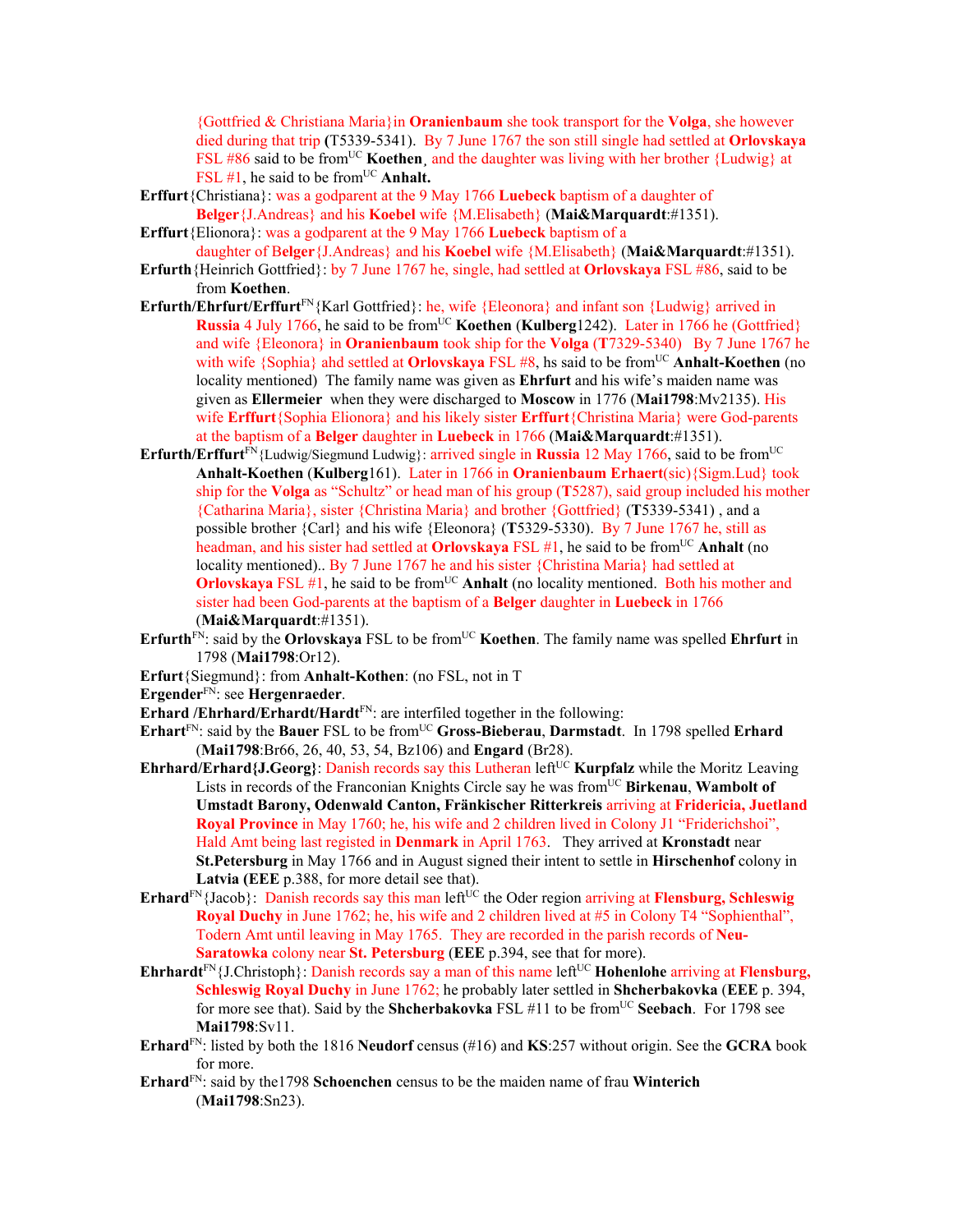- **Erhardt**{Heinrich}FN: probable early settlers of **Zuerich** this family left in 1786 for the Caucasian Line (**Mai1798**:Mv3087). I could not find any of them in any FSL or in **Mai1798**.
- **Erhard**{Engel Catharina}: married **Erber**{Johann} 1 July 1766 in **Luebeck** (**Mai&Marquardt**#171). I did not find this couble in any later source.
- **Ehrhard**t{J.Jacob}: left<sup>UC</sup> **Darmstadt** [I had this note but with no source?? ed.]
- **Erhard**{Jost}: **KS**127 says he was from<sup>UC</sup> Steinbach? now in Hesse.
- **Erhardt**? FN: also see **Gerhardt**.
- **Erich**FN: said by the **Dobrinka** FSL to be fromUC **Stockholm**, **Schweden**.
- **Eriksen** {Oteto+w+3c}: **Kulberg**240 said they were from<sup>UC</sup> **Holstein**. Not found in T, nor in any published FSL.
- **Erin**FN: also see **Gruen**.

**Erinz**?GL: an unidentified place said by the **Boregard** FSL to be home<sup>UC</sup> to the **Goetz** family.

- **Erk**: see **Erck**.
- **Erkert**FN: settled, no date given, in **Gueldendorf, Odessa**; family records found by **Curt Renz** in **Steinheim, Murr-Marbach parish, Wuerttemberg**.
- **Erksin/Erks**FN{Klaus/Claus}: Danish records say that he probably was from **Schleswig Duchy** arriving at **Flensburg, Schleswig Royal Duchy** in June 1762, that his wife {Anna Catharina}, married in Sept 1764 from **Hessen-Darmstadt Landgraviate** was the widow of **Rickert**{J.Conrad} who had died in 1762 in Haarburg, and that they (man, wife and 3 step daughters) left **Denmark** in late April 1765 (**EEE** p.393, for more see that). Said by the **Doenhof** FSL #17 to be fromUC **Holstein** (no locality mentioned).
- **Erlach**<sup>GL</sup>, **Brandenburg**: an unidentified place said by the **Boregard** FSL to be home<sup>UC</sup> to the **Kofent** family. I can find no Erlach in the old Brandenburg lands, but there is an Erlach near the town of Brannenburg in Bavaria.
- **Erlach<sup>GS</sup>:** a misspelling of **Erbach** in **Fraenkisch-Crumbach** parish records.
- **Erland** $(?)^{GL}$ : an unidentified place said by the **Belowescher Kolonien** FSL to be home<sup>UC</sup> to a **Thierlein** family. Might be Erbach or Kurland??
- **Erlang**GL: see **Christian Erlang** and **Erlangen**.
- **Erlangen**GL, **[Brandenburg-Bayreuth Margraviate**]: is some 35 miles SW of **Bayreuth** city, now in **Bavaria**, but from 1603 until 1806 was consistently part of the **Brandenburg-Bayreuth Margraviate**. Said by the **Boaro** FSL to be home<sup>UC</sup> to a **Borell** family; the **Wohrd** ML says it was **Erlang**; Stumpp says this place was in **Bavaria** (**Mai&Marquardt**#774). Said by the **Herzog** FSL to be home to frau **Weigel**; a **Luebeck** ML says her maiden name was **Bergel**, marrying **Weigel** in 1765 (**Mai&Marquardt**#29). Said by the **Katharinenstadt** FSL to be home<sup>UC</sup> to a **Mueller** family. Said by the **Warenburg** FSL to be home<sup>UC</sup> to **Meier**{Christoph&frau}. Erlangen was a semi-independent city associated with **Bayreuth** because the **Brandenburg** owned both.
- **Erlangen**, [**Brandenburg**-]**Bayreuth** [**Margraviate**]: is the previous entry.
- **Erlau<sup>GS</sup>:** a misspelling of **Erbach** in Fraenkisch-Crumbach parish records.
- **Erlbach**<sup>GL</sup>: an unidentified place said by the **Paulskaya** FSL to be home<sup>UC</sup> to a **Beckel**? family. There were 9 Erlbach in **Bavaria** and 3 in **Saxony**. See **Markt Erlbach**.
- **Erle**FN: see **Erler**.
- **Erlenbach**<sup>FN</sup>: said by the **Mariental** FSL to be from<sup>UC</sup> **Ladenburg**, **Kurfalz**.
- **Erlenbach**<sup>FN</sup>: said by the **Paulskaya** FSL to be from<sup>UC</sup> **Elbenrod**.
- **Erlenbach**GL: an unidentified place in which the **Teske** immigrant to **Bergdorf** may have been born; see the **GCRA** book for detail.
- **Erlenbach**<sup>GL</sup>, **Erbach**: is about 1 mile SE of **Erbach** city, and said by the **Buedingen** ML to be home<sup>UC</sup> to a **Stumpff** family
- **Erlenbach**, **Germersheim** [**Amt**], **Rheinpfalz**: is some 11 miles SW of **Germersheim** city, and was home to a **Runk** family that settled in **Gueldendorf, Odessa**. Home to a **Wiesst**/**Wiest** family that settled in Rohrbach, Odessa. The **GCRA** has proven that this was home to the **Jordan** woman who may have been frau **Steinhauer** and who later died as the widow of **Abel**{Andreas}. It was proven by the **GCRA** as home to the **Bolaender/Bohlaender/Bollaender** family that was for a time in **Neudorf**. In the 1760's this probably was part of **Zweibruecken Duchy**.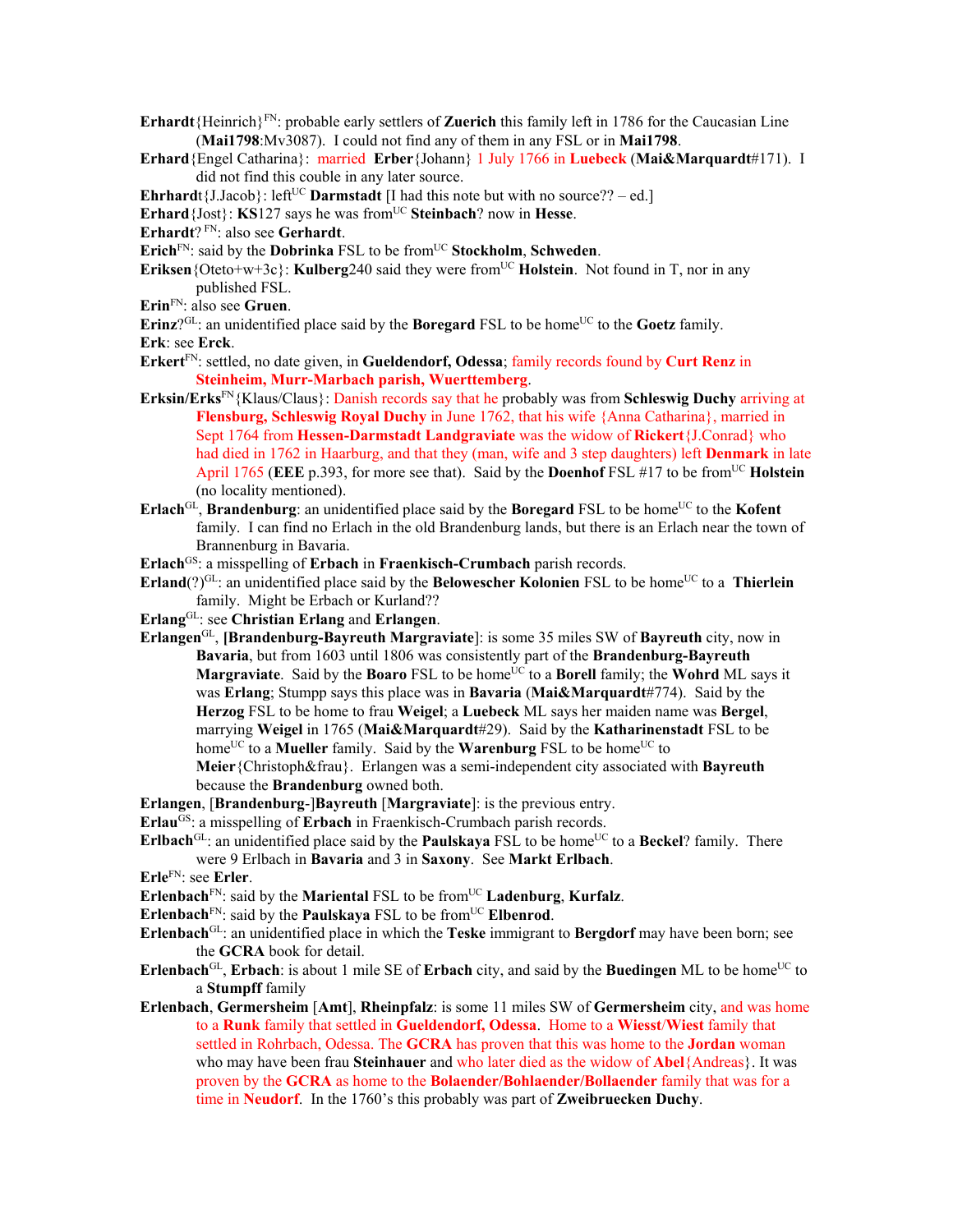- **Erlenbach**, **Heilbronn** [**Amt**], **Wuerttemberg**: is some 2.5 miles NE of **Heilbronn** city, and was mistaken by **KS**:230 for **Erlenbach**, **Germersheim** [**Amt**], **Rheinpfalz**, home to the **Bolaender** family
- **Erlenbach-am-Main**, **Kurmainz**: is some 12 miles S of **Aschaffenburg** city.
- **Erler**<sup>FN</sup>: said by the **Rohleder** FSL to be from<sup>UC</sup> **Wuerzburg**. May have been spelled **Erle** in 1789 (**Mai1798**:Mv2428).
- **Erlich**<sup>FN</sup>: said by the **Dobrinka** FSL to be a step-son in the household of **Schneider** from<sup>UC</sup> **Kelzhaus**(?), **Kurpfalz**.
- **Erlich**FN: maiden name of the wife of **Kener** of **Herzog** (**Mai1798**:Hr20).
- **Erlich**FN{M.Dorothea}: married **Arendt**{J.Jacob} 4 April 1766 in **Rosslau** (**Mai&Marquardt**#889); **KS**:119 & 127 mistakenly say it was in 1765). Not found in **Kulberg** or in **T**. By 25 Aug 1767 this **Arndt** couple had settled at **Walter** FSL #55, he said to be from **Danzig** [**Free City**].

**Erlichhaeuser**<sup>FN</sup>: said by the **Pfeiffer** FSL to be from<sup>UC</sup> **Mergentheim**.

- **Erligheim**GL, **Ludwigsburg** [**Amt**], **Wuerttemberg**: is some 9.5 miles NNW of **Ludwigsburg** town, and was said by **KS**:286 to be home<sup>UC</sup> to the **Gugel** family that lived for a time in **Bergdorf**. This was proven wrong by the **GCRA**; see their book for details.
- **Ermann**<sup>FN</sup>: said by the **Schwab** FSL to be from<sup>UC</sup> **Teschow**. Pleve thought this might also be spelled **Erdmann**, but I can find no evidence for that. I could not find them in **Mai1798** under either spelling.
- **Ermisch/Hemrisch**{J.Christopff/Christoph}: was a god parent at the 22 May 1766 **Luebeck** baptism of the son of **Scheel**{J.Heinrich & Sophia} (**Mai&Marquardt**#1310). On 4 July 1766 {Christoph & wife Johanna} arrived in **Russia**, he said to be from<sup>UC</sup> **Zerbst** (**Kulberg**1408). Later in 1766 in **Oranienbaum** with wife {Charlotta} and two children, he took transport for the **Volga** during which trip the wife and a daughter died (**T**5606-5610). By 7 June 1767 **Hemrisch**{J.Christoph}, wife {Maria}, 2 children, and 3 **Balzer** step-children had settled at **Orlovskaya** FSL #16 and 16a, he said to be fromUC **Zerbst**. In 1798 a son was still in **Orlovskaya** (**Mai1798**:Or10).

**Ermisch**FN: also see **Hemrisch**.

- **Erndtebrueck**?GL, [**Wittgenstein County**]: is some 12 miles NE of **Siegen** city, and was said by the **Kano** FSL to be home<sup>UC</sup> to a **Schreiber** family. Kuhlberg said this was in **Wittgenstein**.
- **Erne**<sup>FN</sup>: said by the **Mariental** FSL to be from<sup>UC</sup> **Blasien**?.
- **Ernerten** FN: see **Endersen**.
- **Ernestinendorf**VV: aka **Baeckerdorf**, **Beckerdorf**, and **Beckersdorf**, was a German Lutheran village on the eastern side of the Volga founded in 1767. The FSL is published in Pleve, Einwanderung ..., vol.I, pp. 395-406. According to this, the first settlers were from the following places with the family names shown here in parens. If a name is in italics it comes from the Kuhlberg lists. If a family name is shown coming from more than one place, given names in {} brackets follow the family name. The number after a name is its FSL household number:

from **Achenbach**, [**Hessen-Darmstadt Landgraviate**]: (**Koenig**41);

- from **Anzhein**?: (**Kappes/Kippes**25, and possibly **Figelnus**?25a and **Hahn**25b);
- from **Atzenhain**, [**Hessen-Darmstadt Landgraviate**]: (**Gruen**{Hermann}35, **Kutscher**{Caspar}, **Leisel**/**Leiser**{Conrad}37,{J.Heinrich}38, });
- from **Berod**, **Kurpfalz**: (**Lir/Lehr/Riel**6);
- from **Buedingen**, [**Isenburg**]: (**Fischer**16);
- from **Burg Gemuenden**, [**Hessen-Darmstadt Landgraviate**]: (**Krebe**45);
- from **Eckenstaghausen**?, *Solms*: (**Schaefer**/**Siefert**??24);
- from **Elberrod**?: (**Lill**?8);
- from **Elsdorf**, *Darmstadt*: (**Koch**28);
- from **Elzach**, [**Hapsburgian Lands**]: (**Lamm**21);
- from **Engelrod**, [**Riedesel Barony**]: (**Roth**20);
- from **Falwinhausen**?, **Waldeck**: (**Grebing**/**Greving**27, and possibly **Jung**{H.Christian}27a);
- from **Fauerbach**: (**Philipp**{Carl}11);
- from **Fauerbach**, [**Solms-Braunfels Principality**]: (**Hartmann**18, **Wasmuth**/**Wassmuth**9);
- from **Gevmenrod**?: (**Felden**?/**Feld**/**Feldt**4);
- from **Griedelbach**, [**Solms-Braunfels Principality**]: (**Ebert**13,
	- **Schwabacher**?/**Schweichert**/**Schwabecher**15, and possibly **Diel**15a);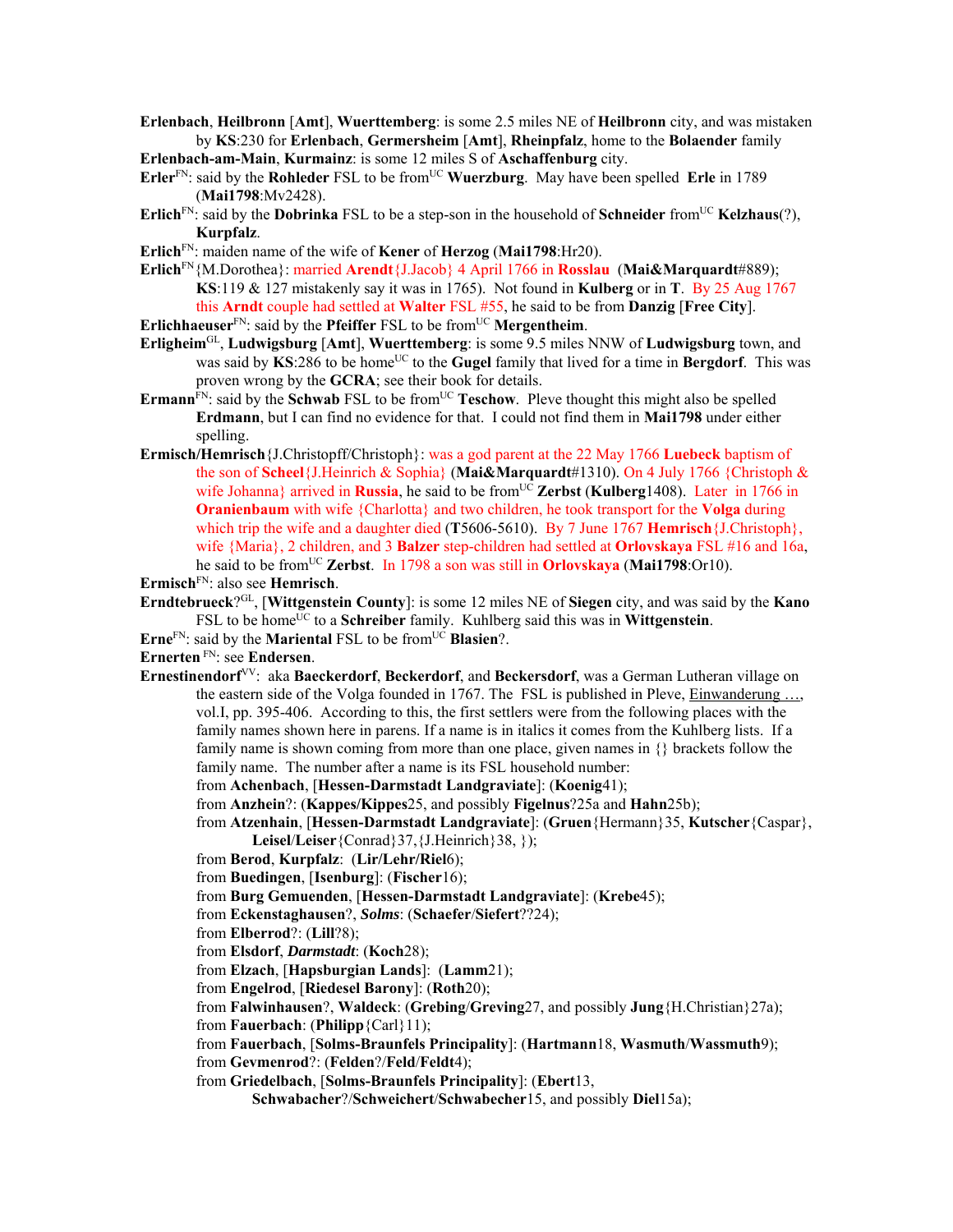from **Hamburg** [**Imperial City**]: (**Seibert**{Hermann}2); from **Hattenbach**, [**Hersfeld Principality**]: (**Walter**/**Walker**44); from **Heimbach**: (**Eckel**/**Jaekel**43); from **Herzhausen**, [**Hessen-Darmstadt Landgraviate**]: (**Arnhold**/**Arnold**22, and possibly **Eberhardt**22a); from **Izel**?, *Darmstadt*: (**Becker**{Johann}23); from **Krossigbusig**?: (**Faber**/**Faubus**33); from **Leisel**: (**Fink**19); from **Naugen**?, *Hanau*: (**Philipp**{Christian}46); from **Oberdorf**: (**Damm**40); from **Oberkleen**, [**Hessen-Darmstadt Landgraviate**]: (**Becker**{J.Jacob}1, **Stumper**?/**Stumpf**12); from **Preetz**?: (**Litauer**?5); from **Queckborn**: (**Reis**{Johannes}14, and possibly **Reis**{Johann,Conrad}14a); from **Ruttershausen**?: (**Winkelhausen**/**Winkelaus**29); from **Schwarz**, *Darmstadt*: (**Enflender**?17); from **Schwarzenbach**, *Darmstadt*: (**Schmidt**26); from **Stangenrod**, [**Hessen-Darmstadt Landgraviate**]: (**Kutscher**{J.Georg}/**Kutchera**34, (**Kutscher**?{Johann}/**Kutscher**39, **Ron**?/**Rohn**42); from **Staufenberg**: (**Becker**{J.Heinrich}31 and possibly **Falk**?31a); from **Staufenberg**, *Hessen*: (**Jung**(J.Heinrich30); from **Vadenrod**, [**Hessen-Darmstadt Landgraviate**]: (**Dirlau**3); from **Wallernhausen**, [**Isenburg**-]**Budedingen**: (**Stang**7); from **Warzenbach**, [**Hessen-Kassel Landgraviate**]: (**Selbert**{Johannes}/**Selb**32); from **Westhofen**, *Hessen*: (**Hufnagel**?/**Hufnagel**10). **Ernst**{Rosina}: **EEE** p.452 said she was servant to **Hollstein**{Jacob and wife} who settled in **Denmark** and then **Galka**. **Ernst**FN: said by the **Koehler** FSL to be the maiden name of frau **Ziegler**. The 1798 census says the same (**Mai1798**:Kl150). **Ernst**<sup>FN</sup>: said by the **Messer** FSL to be from<sup>UC</sup> **Hannover** (no locality mentioned). **Ernst**<sup>FN</sup>: said by the **Moor** FSL to be from<sup>UC</sup> **Hessen** (no locality mentioned). **Ernst**FN: said by the **Moor** FSL to be a nephew living in the **Roth** household. **Ernsthofen, Lictenberg Amt, Hessen-Darmstadt Landgraviate**: is 8 miles SW of **Darmstadt** city centre. **EEE** p.562 said this was home<sup>UC</sup> to **Risch**{J.Michael} who settled in **Denmark**. **Ero**(?)<sup>GL</sup>, **Sachsen**: an unidentified place said by the **Kratzke** FSL to be home<sup>UC</sup> to a **Hauf** family. **Erpel**GL, **Nassau**: is some 31 miles NW of **Nassau** town, and said by the **Bauer** FSL to be home<sup>UC</sup> to a **Bauer** family. **Erpfingen**GL**, Reutlingen Oberamt, Wuerttemberg**: is some 9 miles S of Reutlingen, and was home to **Breitenbuecher, Hetzel** and **Schweigert** families settled in **Gueldendorf, Odessa**, and was home to a **Hermann** family that left Erpfingen in 1817. **Erschail**(?)<sup>GL</sup>, **Derik**(?), **Frankreich**: an unidentified place said by the **Goebel** FSL to be home<sup>UC</sup> to a **Tirant** family. Might this be Versailles, Paris, France?? **Erschten Hellbrunn**?  $\text{GL}_1$ , **Holstein**: an unidentified place said by the **Laub** FSL to be home<sup>UC</sup> to a **Schwimle** family. **Ersingen**<sup>GL</sup>: said by the **Orlovskaya** FSL to be home<sup>UC</sup> to a **Weber** family. This may have been in the **Baden Margraviate** 12 miles SE of **Karlsruhe** city. **Ersrach**(?), **Kur Trier**: an unidentified place said by the **Preuss** FSL to be home to a **Gammerikh/Hammerich**? family. **Erstein**(?)<sup>GL</sup>, **Birkenfeld**(?): said by the **Dobrinka** FSL to be home<sup>UC</sup> to a Weber family. This may be some 11 miles SSW of **Strabourg** in **Alsace**. **Ersterk**?<sup>GL</sup>, **Schlesien**: an unidentified place said by the **Fischer** FSL to be home<sup>UC</sup> to a **Kraus** family **Ertel**<sup>FN</sup>: said by the **Dinkel** FSL to be from<sup>UC</sup> **Dinkelscherben, Schwaben**. **Ertel**<sup>FN</sup>{Joseph}: said by the **Rohleder** FSL (#21) to be from<sup>UC</sup> **Ulm** [Imperial City?]. For 1798 see **Mai1798**:Kn32.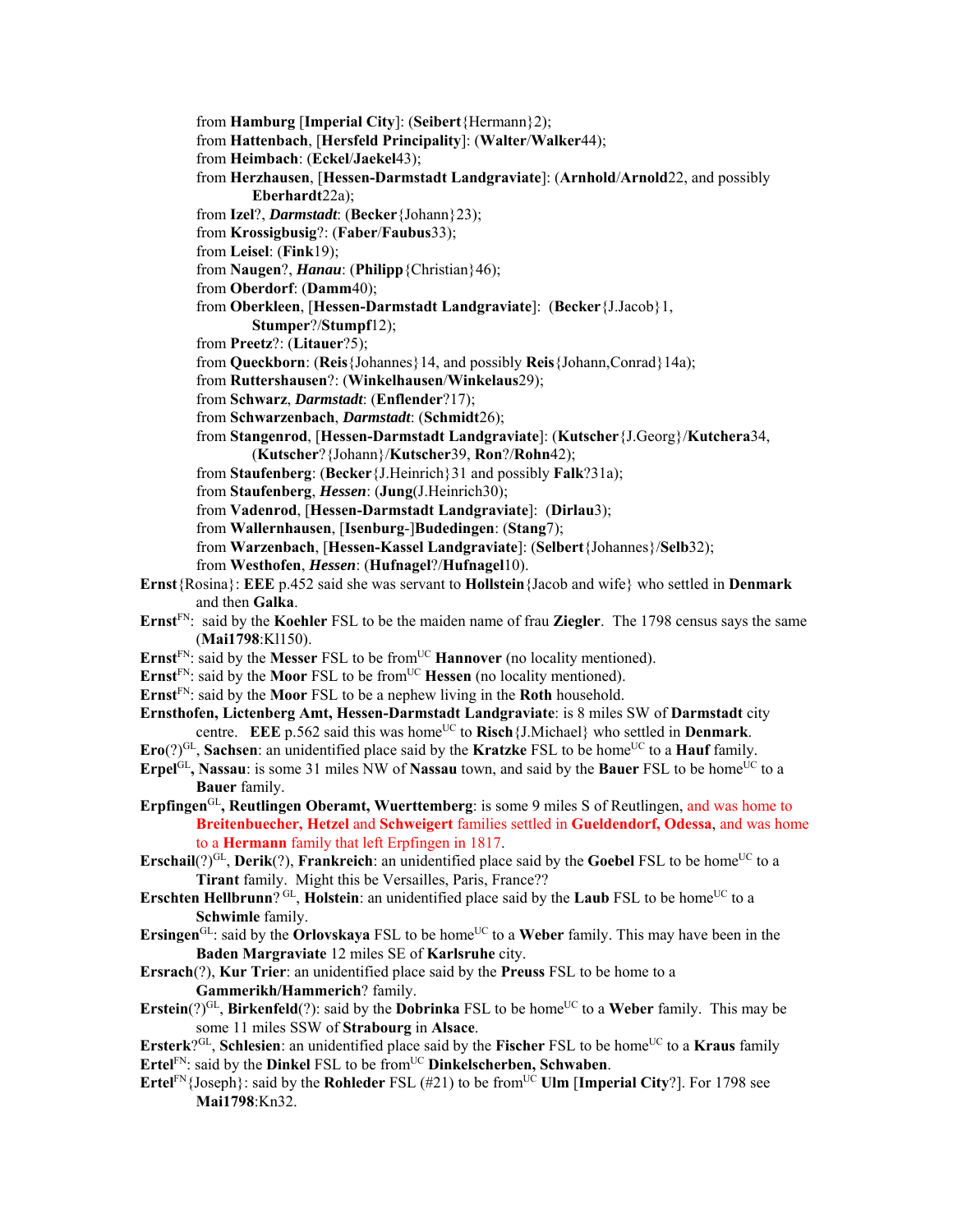- **Ertel**<sup>FN</sup>{A.Barbara}: Joseph'ss wife was said by the **Rohleder** FSL (#21) to be from<sup>UC</sup> [**Kur-**]**Trier** (no locality mentioned).
- **Ertel**FN{J.Peter & Philippina Margarethe}: said by the **Schaefer** FSL (#46a) to be step-children in the **Knaup** household. For 1798 see **Mai1798**: Sf24.

**Ertel**FN: the **Schaefer** FSL indicates that this widow must have become frau **Knaup**.

- **Ertel**{Gottlieb}: **KS**:82 and 127 say he was from<sup>UC</sup> **Breslau** and in 1764 was sent on to the **Saratov** area as part of the group of colonists transported under the command of Captain Paykul and Cornet Rehbinder. I have not found him in any published FSL or in **Mai1798**.
- **Ertel**FN: see also **Eberle.**
- **Erth**<sup>FN</sup>{Just/Jost}: said by the **Balzer** FSL to be from<sup>UC</sup> **Isenburg** (no country or locality identified). **KS**127 has the same information. I could not find either father or son in the 1798 Volga censuses.

**Ertle**FN: also see **Eberle**.

- **Ertz**{Eliesabetha}: married **Reiffen**{Johannes} in **Buedingen** 17 April 1766 (**Mai&Marquardt**#552). Not found in any later source.
- **Erzein**(?)<sup>GL</sup>, **Darmstadt**: an unidentified place said by the **Dobrinka** FSL to be home<sup>UC</sup> to a **Heidelbach** family.
- **Erzenhausen**GL**, Kurpfalz**: is some 7 miles NW of **Kaiserslautern** city, and said by the **Bauer** FSL to be home<sup>UC</sup> to a **Baum** family.
- **Erzhasen**<sup>GL</sup>, **Nassau**: said by the **Kisling** family (**Warenburg** colony) chart to be home<sup>UC</sup> to a **Schiffman** family. This was a mistranscription of **Merzhausen**, **Nassau**[-**Usingen Principality**].

**Erzhausen**GL: see **Elzhausen**.

- **Erzingen**, **Balingen** [**Amt**], **Wuerttemberg**: is 2 miles SW of Balingen city, and the **GCRA** proved that the **Goehring**{Jakob} born here never went to **Kassel**.
- **Erzweiler**GL: see **Ehnweiler**.
- **Esch**<sup>GL</sup>, **Nassau**: is some 11 miles SW of **Usingen** town, and said by the **Bangert** FSL to home<sup>UC</sup> to an **Eckert** family. Nassau here probably is short for the Duchy of **Nassau-Usingen**.
- **Esch**GL, **Schoenborn [County]**: now spelled **Aisch**, some 12 miles S of **Bamberg** city, and said by the Lauwe FSL to be home<sup>UC</sup> to a Grefenstein family.
- **Esch**<sup>GL</sup>, [**Kur-**]**Trier**: said by the **Rothammel** FSL to be home<sup>UC</sup> to a **Kraemer** family. This probably is the Esch that is some 14 miles NE of **Trier**.
- **Eschach**(?), **Erbach** [**County**]: an unidentified place said by the Pleve version of the **Walter** FSL (#63a) to be home<sup>UC</sup> to the orphan **Mueller**{Michael}. There were at least six **Eschach** in the Germanspeaking lands, but I could not find any within the bounds of the former **Erbach County**.
- **Eschach**?GL, **Olenburg**?: said by the **Lauwe** FSL to be home<sup>UC</sup> to a **Winter** family. There is an Eschach some 10 miles WNW of **Aalen** city, but it looks like it then would have been part of **Limpurg County**; no Olenburg state has so far been identified. According to a **Woehrd** ML the daughter of a man of this name fromUC **Aalen**, **Swabia** married in 1766 a **Lauchner** man fromUC **Wolkenstein, Bamberg** (**Mai&Marquardt**#818).
- **Eschau**<sup>GL/GS</sup>: an unidentified place said by the **Buedingen** ML to be home<sup>UC</sup> to the **Voelcker** woman who married in 1766 in **Buedingen** an **Eichmann** man; [by 1767they were in **Schwab**] (**Mai&Marquardt**#722). **KS**:126 says this place was near **Aschaffenburg** in Bavaria; **KS**:161 says it was near **Erbach** in Hessen. Said by the **Schwab** FSL to be home<sup>UC</sup> to the **Voelker** and **Mueller** families; this place was called **Eschen** in a **Voelker**-**Ort** marriage record (**Mai&Marquardt**#600).
- **Eschau Barony**GS: **Eschau** town, now in **Bavaria**, is 18 km E of **Hoechst-im-Odenwald**, 19 km SSE of **Aschaffenburg** and 15 km NE of **Erbach** city. Thomas Hoeckmann's "1789" map p.5 appears to place a small barony in the same place that Eschau now occupies, so I have tentatively assumed that Eschau town was the seat of a barony of the same name.
- **Eschbach**, **Riedesel**: said by a **Friedberg** ML to be home to the **Moser** woman who married a **Kuhn** man in 1766 (**Mai&Marquardt**#325); by 1767 this couple was in **Straub**. This might be a mistake for **Eisenbach**.
- **Eschbach, Runkel**[sic?]: an unidentified place said by the **Warenburg** FSL to be home<sup>UC</sup> to an **Eng** and possibly to a **Geier** family. There are at least 10 Eschbachs in Germany, none of them apparently in lands that belonged to **Runkel**.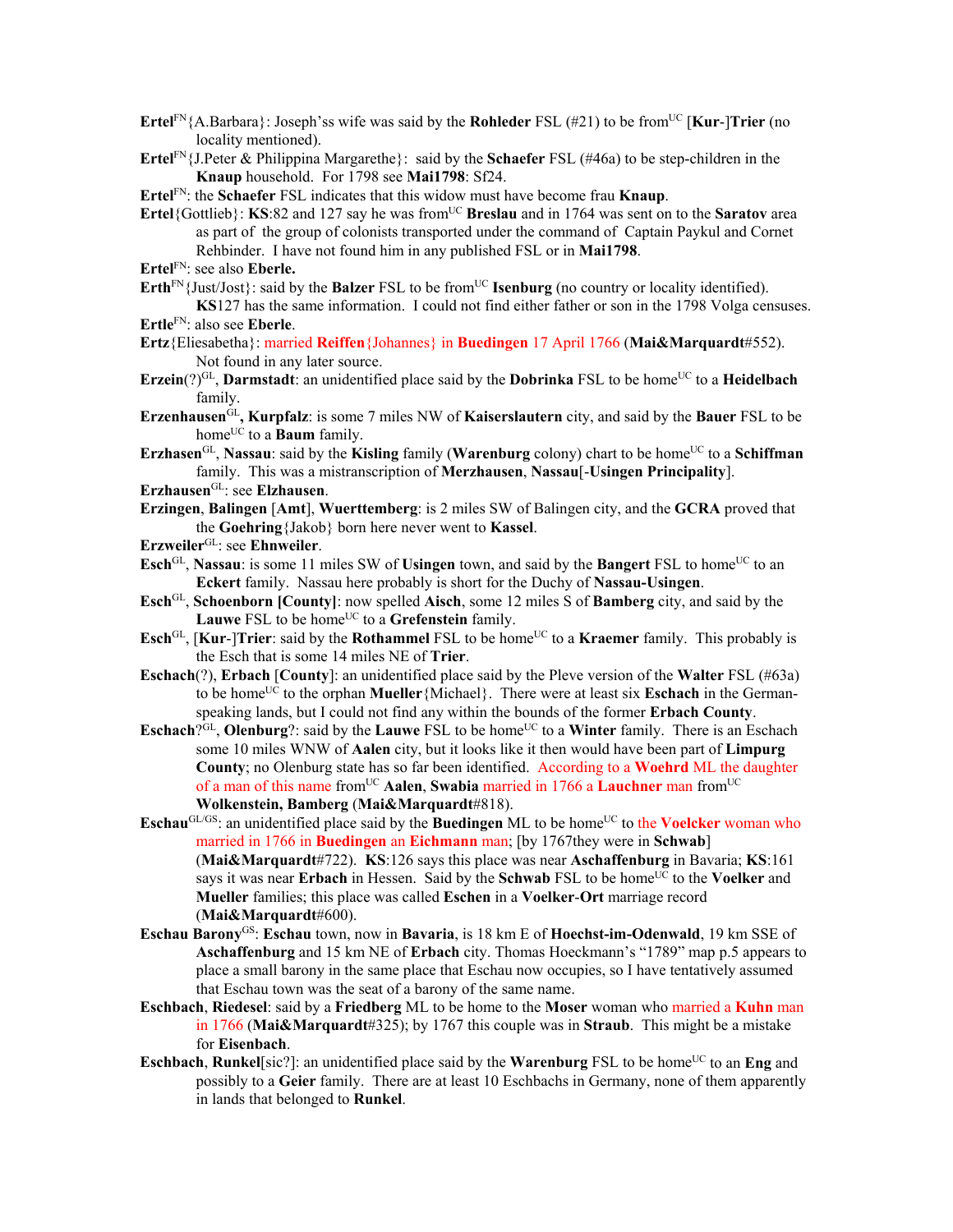**Eschbach**FN: see **Eschhach**.

- **Eschelbronn**GL, **Sinsheim** [**Amt**], **Baden**: is 4.5 miles N of **Sinsheim** city, and erroreously said by the 1816 Glueckstal census to be home<sup>UC</sup> to Stock. Mistakenly said by the 1816 Neudorf census  $(481)$  to have been home<sup>UC</sup> to the **Heid/Heil** family that settled in **Neudorf**. See the **GCRA** book for more detail.
- **Eschen**: an unidentified place said to be home<sup>UC</sup> to **Thuernff**{J.Adam}who married

**Kather**{A.Margaretha} in **Buedingen** 28 April 1766 (**Mai&Marquardt**#601). **Eschen** GL: see **Eschau**.

- **Eschenau**: is 16 km NW of **Nuernberg** city centre and was said to be home<sup>UC</sup> to {Johannes} the father of **Schaub**{Clara Regina}who married **Nuebler**{Christoph} in **Woehrd** 15 Apr 1766 (**Mai&Marquardt**#772).
- **Eschenbach**: an unidentified place said by the **Seelmann** FSL to be home<sup>UC</sup> to a **Kletterer** family. There are at least 9 Eschenbachs in lands that were German-speaking.
- **Eschenbach**GL, [**Kur**-]**Bayern**: now Eschenbach-in-der-Oberpfalz, 13.5 miles SE of **Bayreuth** city, and said by the **Brabander** FSL to be home<sup>UC</sup> to a **Schmalz** family.

**Eschenbrenner**: go to **Aschenbrenner**.

- **Eschenshausen**GL, **Lower Saxony**: see **Eckenshausen.**
- **Eschenvelden/ Eschenfelden, Sulzbach Duchy**: is 23 km NW of **Amberg**, and was said to be home<sup>UC</sup> to **Schlegel**{Georg} who married **Zeberlin**{Anna} in **Woehrd** 2 June 1766

(**Mai&Marquardt**#820). **KS**154 has **Eschenfelden** near **Amberg**.

**Eschern** GL: see **Eschau**.

- **Eschhach**<sup>FN</sup>: said by the **Norka** FSL to be from<sup>UC</sup> **Isenburg** (no locality mentioned). Spelled **Eschbach** in the 1775 **Norka** census. I cannot find them in the index to the 1798 censuses. 207
- **Eschler**<sup>FN</sup>: said by the **Kamenka** FSL to be from<sup>UC</sup> **Kamnitz/Kamitz.**
- **Eschstedt**(?)<sup>GL</sup>, **Kurmainz**: an unidentified place said by the **Roethling** FSL possibly to be home<sup>UC</sup> to the **Schwab** family.
- **Eschwege**, **Bavaria**: the only Eschwege that I can find was in **Hessen-Kassel Landgraviate** 42 km ESE of Cassel city and over 200 km NW of the northern most piece of Bavaria in 1766. Said to be near **Grebendorff** (**KS**133).
- **Eschwege**, **Hessen-Kassel Landgraviate**: is 12 km NE of **Waldkappel** and 42 km SE of **Kassel** city. **Ese**?FN, see **Ehse**.
- **Eshouf**?FN: said by the **Stahl-am-Tarlyk** FSL to be an orphan boy in the **Hassel** household.

**Esik**FN: see **Essieg**.

**Esikh**FN: see **Essieg**.

- **Esler**<sup>FN</sup>: said by the **Bauer** FSL to be from<sup>UC</sup> **Rederank**, **Mecklenburg** with **Roth** step-children from **Schuerfeld**, **Kurpfalz** in the household. I could not find the Eslers in **Mai1798**.
- **Esler**FN: said by the1798 **Dietel** census to be the maiden name of frau Wendel **Bruchbach**.
- **Esnich**?, **Daenemark** [**Kingdom**]: an unidentified place said by the **Stahl-am-Tarlyk** FSL to be home<sup>UC</sup> to the **Wolf** family.
- **Esperein**<sup>FN</sup>: said by the **Ober-Monjou** FSL to be from<sup>UC</sup> **Karling** with a **Blumberger** step-son in the household. Spelled **Oesterlein** in 1798 (**Mai1798**:Om30).

**Esrenhaeuser/Esrenheiser**?FN: said by the **Kamenka** FSL to be from<sup>UC</sup> **Hanau.** 

**Esrenheiser**?FN, see **Esrenhaeuser**.

**Esse**?<sup>GL</sup>, **Frankreich**: an unidentified place said by the **Koehler** FSL to be home<sup>UC</sup> to a **Siebert** family.

- **Essegney**? GL, **Frankreich**: is some 67 miles WSW of **Strasbourg** and said by the **Louis** FSL to be home<sup>UC</sup> to a **Hein** family.
- **Esselbach**GL, **Kurmainz, Unterfranken**: an unidentified place said by the **Roethling** FSL possibly to be home to a **Renndorf** family.

**Essen**GL, **Berg Duchy**: is 10 miles Eof **Duisburg**. Also see **Hoffsin**.

**Essenheim**GL, **Bavaria**: see **Eisenheim**.

- **Esser**FN: listed by the **Bergdorf** 1858 census (**KS**:668) without origin. The **GCRA** proved spelling to be a mistake for **Jesser**.
- **Essieg**{Georg}: **KS**:82 and 127 say this party of 3 from<sup>UC</sup> **Winterberg** (which Stumpp noted was in **Westfalen**) in 1764 was sent on to the **Saratov** area as part of the group of colonists transported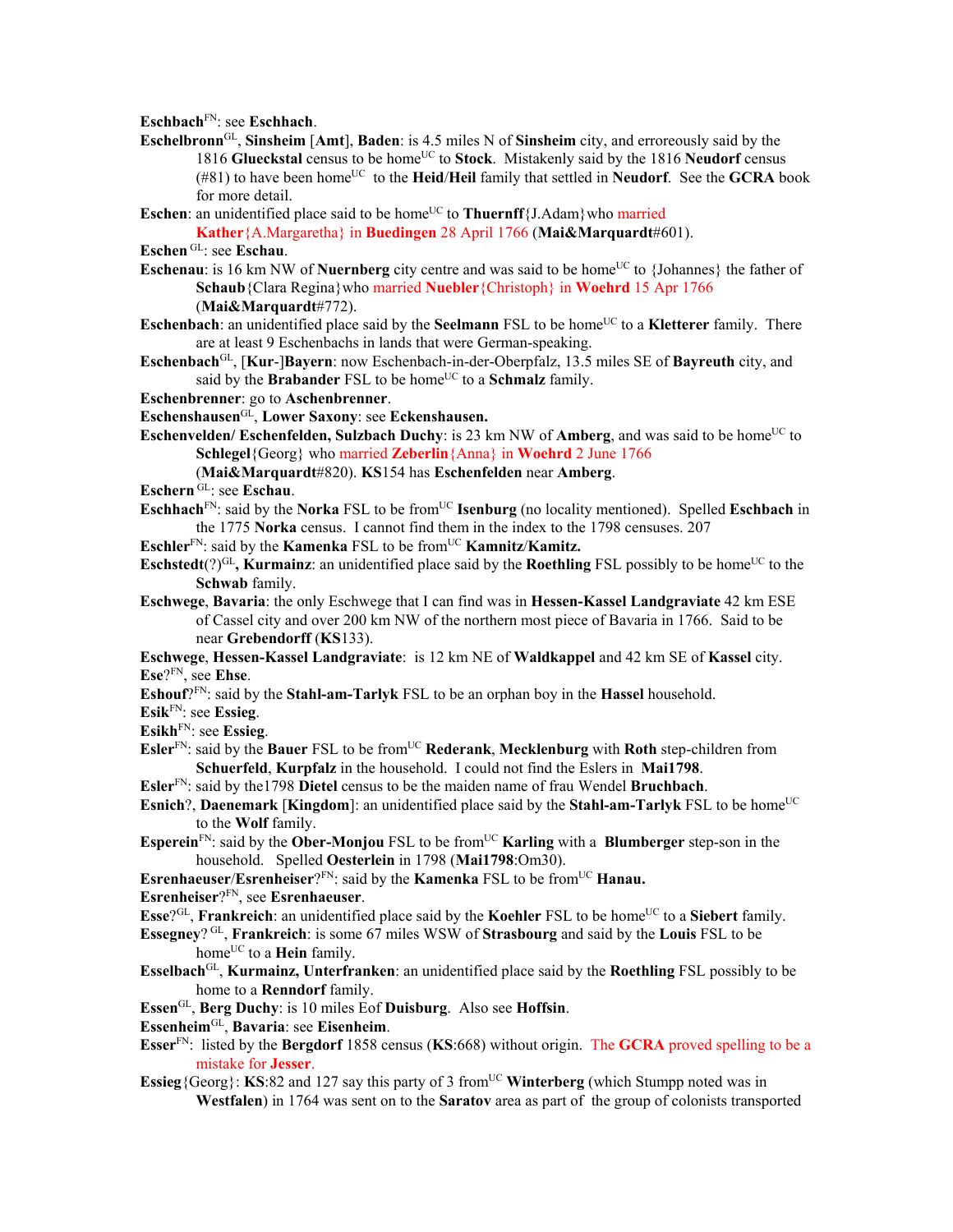under the command of Captain Paykul and Cornet Rehbinder. listed at #47 in the 1775 **Schilling** census and is a likely first settler there.

- **Essieg/Essig**{Michael}: Danish records say this man born in the **Hessen-Darmstadt Landgraviate**, resident in **Buexhausen** arrived at **Flensburg**, **Schleswig Royal Duchy** in Nov 1761; he was assigned to settle in **Tondern Amt**. He was released in June 1763 (**EEE** p.396, for more see that). **KS**:82 and 127 say his party of 4 fromUC **Winterberg** (which Stumpp noted was in **Westfalen**) in 1764 was sent on to the **Saratov** area as part of the group of colonists transported under the command of Captain Paykul and Cornet Rehbinder. Listed at #57 in the 1775 **Schilling** census he was a likely first settler there. On the **Schilling website**, **Gary Martens** says the family origin was inUC **Winterber**, **Westfalen**.
- **Essig**FN: see **Essieg**.
- **Essin**(?)GL: see **Essingen**.
- **Essingen**?, [**Woellwarth Barony**]: is 6 km SW of **Aalen** city centre and was said by the **Schuck** FSL to be homeUC to a **Regenbach** family. There is another Essingen but this seems the more likely. In his first translation Pleve spelled this **Essin**(?).
- **Esslauer**FN: said by the **Graf** FSL to be from<sup>UC</sup> **Regesnburg**. The 1798 census says his wife's maiden name was **Leidecker** (**Mai1798**:Gf47).

**Esslauer**FN: said by the **Ober-Monjou** FSL to be an orphan girl living in the **Wilhelm** household.

**Essler**<sup>FN</sup>: said by the **Pfeiffer** FSL to be from<sup>UC</sup> **Aschaffenburg**.

**Esslingen**GS: in the 1760s was a city state some 7 miles SE of **Stuttgart**.

- **Esslingen** [**Amt**] GL, **Wuerttemberg**: is 7 miles SE of **Stuttgart** city and after 1804 was a District administrative center.
- **Essweiler**GL: see **Ehnweiler**.

**Estines**?GS: an unidentified country. See **Batave**.

**Estland**<sup>GS</sup>: is German for **Estonia**.

**Estonia**GS: see **Estland**.

**Estrig**?, **Kurmainz**: an unidentified place said by the **Brabander** FSL to be home<sup>UC</sup> to a **Meringer** family.

**Etalt**<sup>2GL</sup>: an unidentified place said by the **Boregard** FSL to be home<sup>UC</sup> to the **Elmknecht**? family, and possibly a **Lenert** family.

**Eter**FN{Bernhard}: he married **Bing**{Catherine} 9 March 1766 in **Buedingen** (**Mai&Marquardt**#395,

**KS**122 & 127). I did not find them in **Kulberg**, **T**, any published FSL or in **Mai1798**.

**Ether**<sup>FN</sup>[Bona Wentura}: said by the **Volmer** FSL (#12) to be from<sup>UC</sup> **Worms, Kurpfalz.** 

**Ething**FN{Hermann}: **KS**127 says he was from<sup>UC</sup> **Alsfeld**, now in **Hesse**. I could not find him in any FSL or in **Mai1798**.

**Etingen**GL, **Magdeburg**: is some 26 miles NW of **Magdeburg** city, and said by the **Bauer** FSL to be home<sup>UC</sup> to a **Lissau** family.

**Etling**GS: an unidentified German state. There was an **Esslingen** city state some 7 miles SW of **Stuttgart**.

- **Ettenheim**: an unidentified place said to be near **Strasburg**; this might be **Entzheim**, 11 km SW of **Strassburg** city..
- **Ettlingen**<sup>GL</sup>: is 4 miles S of **Karlsruhe** and is said by the **Kamenka** FSL to be home<sup>UC</sup> to a **Kreschel** family. See **Oettling, Baden-Durlach**.
- **Ettlingen?, Markgrafschaft Baden-Durlach:** said by the **Rosenheim** FSL to be home<sup>UC</sup> to a **Henselmann**. Same place as the previous entry.
- **Ettlinger**FN: this family name was found recorded in **Schlitz** and in **Tann** marriage records 1762-1767; see **Flegel** trip.

**Ettmann**FN: see **Eckmann**.

**Ettmannsweiler**GL**, Nagold Oberamt, Wuerttemberg**: is some 9 miles NW of **Nagold, Baden-Wuerttemberg**, and was home to a **Bauerle** family that settled in **Gueldendorf, Odessa**.

**Ettringen**<sup>GL</sup>, **Braunfels**: an unidentified place said by the **Kukkus** FSL to be home<sup>UC</sup> to a **Seib** family. **Etueng**FN: this family name was found recorded in **Schlitz** marriage records 1762-1767; see **Flegel** trip. **Etzberger** {Philipp} $F_N$ : listed in the 1798 **Straub** census (Sr24) but I did not find him in any FSL. **Etzel**<sup>FN:</sup> said by the **Pfeiffer** FSL to be from<sup>UC</sup> **Wertheim**.

**Etzel**FN: also see **Hetzel**.

**Etzen-Gesaess**: is 11 km N of **Erbach** city.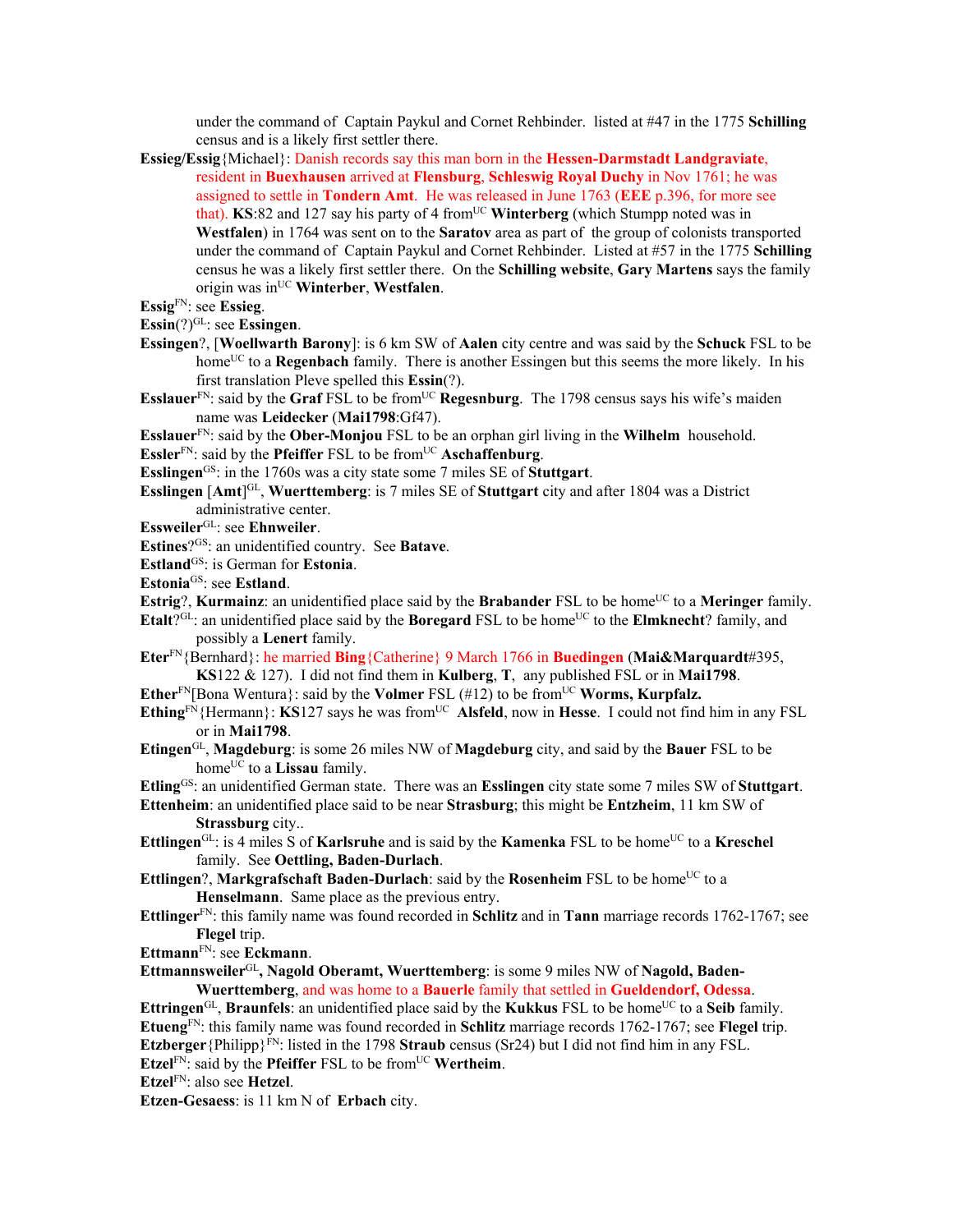**Etzenheim**?, **Kurtrier**: an unidentified place said by the **Dietel** FSL to be home<sup>UC</sup> to an **Ungeheuer** family.

**Euesel**FN: go to **Eisel** .

- **Euler**{A.Catharina/Katharina}: by July 1767 {Georg} with wife {Katharina}, wife, and 3 children had settled in **Huck** FSL #81. No further information found.
- **Euler/Eiler**<sup>FN</sup>{J.Georg}: on 9 Aug 1766 with wife {A.Dorothea} and 2 daughters ages 10 & 7 he arrived in Russia **(Kulberg**4017). By July 1767 with  $2^{nd}(?)$  wife  ${A.Maria}$  and 2 daughters ages 11 & 8 by his first wife, he had settled in **Huck** FSL #81 and **Kuhlberg**4017 to be fromUC **Isenburg** (no locality mentioned). No further information found.
- **Hock/Huck**FN{Nikolaus/J.Nikolaus}: by July 1767 with wife {Katharina} and 3 children: {A.Sabina} age 12, {Andreas} 7, and {J.Georg} 1.5, he had settled at **Grimm** FSL #67, said to be fromUC **Isenburg** (no locality mentioned). In 1798 **Huck**{Nicolaus} was a widower living completely alone in **Grimm** (**Mai1798**:Gm156). Patricia Gayol WINDECKER using FLS film #1201842, items 5-8 found that **Hock**{J.Nikolaus} b 1732 **Rendel**, Hesse, in Dec 1754 married **Euler**{A.Catharina} b. 1731 **Herrnhaag**, Hesse producing in **Herrnhaag** {A.Sabina} Dec 1754, {Andreas} Sept 1761, and {J.Georg} Apr 1764. No further information found.
- **Euler/Eiler**FN{Johannes}: **Wayne Bonner** proved that he was baptized in **Eckartshausen**, [**Isenburg-Marienborn County**] in 1727, and that a son was baptized there in 1751. By 15 Aug 1767 he and wife {Anna} along with his **Schifrit** step-daughter (the daughter of **Schifrit**{Kaspar}) had settled at **Norka** FSL #86, which said he was from<sup>UC</sup> **Isenburg** (no locality mentioned). I could not find any members of this folk in **Mai1798**. For a bit more information go to http://cvgs.cuportland.edu/origins/e/euler\_norka.cfm
- **Euler**{J.Conrad}: godfather to **Becker**{J.Conrad} in **Staufenberg** in 1765). Young **Becker**'s parents settled at **Warenburg** FSL #87.
- Euler {Margaretha}: daughter of the late {J.Jacob} from<sup>UC</sup> **Haag he married Maurer** {J.Philip}1 April 1766 in **Buedingen**. **KS**127& 145 said she was wife to **Maurer**{Michael} a man whose home<sup>UC</sup> was in **Mecklenburg**. I did not find them in any published FSL.
- **Euler**{Peter}: he married **Moers**{A.Maria} 11 March 1766 in **Buedingen** (**Mai&Marquardt**#406). **KS**127 says he was from<sup>UC</sup> **Herrnhag** near **Buedingen**. I did not find them in any later source.
- **Eurich**{J.Adam}<sup>FN</sup>: said by the **Balzer** FSL ( $#42$ ) to be from **Isenburg**[-**Buedingen** County]. **KS**127 says from **Duedelsheim**. **Bonner** proved {J.Adam} in 1755 married in **Duedelsheim**, where his **Dietzel** wife **Dietzel**{A.Catharia} had been baptized in 1728, and had children baptised here. **Wagner1** says he probably was born in **Udenhain** from whence he came to **Duedelsheim**. Spelled **Eurich** in 1798 (**Mai1798**:Pb2 and possibly Bx83). For a bit more information go to http://cvgs.cu-portland.edu/origins/e/eurich\_balzer.cfm.
- **Eurich**{Lorenz}FN: said by the **Balzer** FSL (#47) to be from **Duedelsheim**GL, **Isenburg-Buedingen** [**County**]. **KS**127 just said **Isenburg**. **Bonner** and John Wall proved that he married in Knaus{Susanna Katharina} in 1744, had children baptized 1745-1753, and then buried his wife here in 1759, all in **Duedelsheim**. The baptism records for the children of {Lorenz} spelled the name **Eyring**. **Wagner1** p.83 proved he married in Duedelsheim a woman from **Orleshausen**. Spelled **Eirich** in 1788 and 1798 (**Mai1798**:Mv54, Bz54, 66, and 77, and possibly Eurich (Bz83?). For a bit more information go to http://cvgs.cuportland.edu/origins/e/eurich\_balzer.cfm.
- **Eurich**FN: **Dona Reeves-Marquardt** has proven that Grimm first settler **Fritzler**{J.Johann} married a Eurich woman in **Kleingartach** prior to going to the Volga and that her **Eurich** grandfather died in **Finsterrot** where her father was born.
- **Eurich**FN: said by the **Kraft** FSL to be fromUC **Gelnhausen**.
- **Eurich**{Kaspar}: not found in any published FSL but a daughter moved away from **Reinwald** in 1790 (**Mai1798**:Mv2407). For 1798, when also spelled **Eirich**, see **Mai1798**:Rh14, Rw1,17,42 and 52.
- **Eurich**FN: said by the 1798 **Reinwald** census to be the maiden name of frau **Ruppel**{Valentin} (**Mai1798**:Rw35).
- **Eurich** $F_N$ : said by the **Schwed** FSL to be from<sup>UC</sup> **Lauterbach, Austria**.
- **Eusel<sup>FN</sup>: said by the <b>Krasnoyar** FSL to be from<sup>UC</sup> **Laubach.**
- **Eusel**FN: also see **Eisel**, **Euesel** and **Ensel**.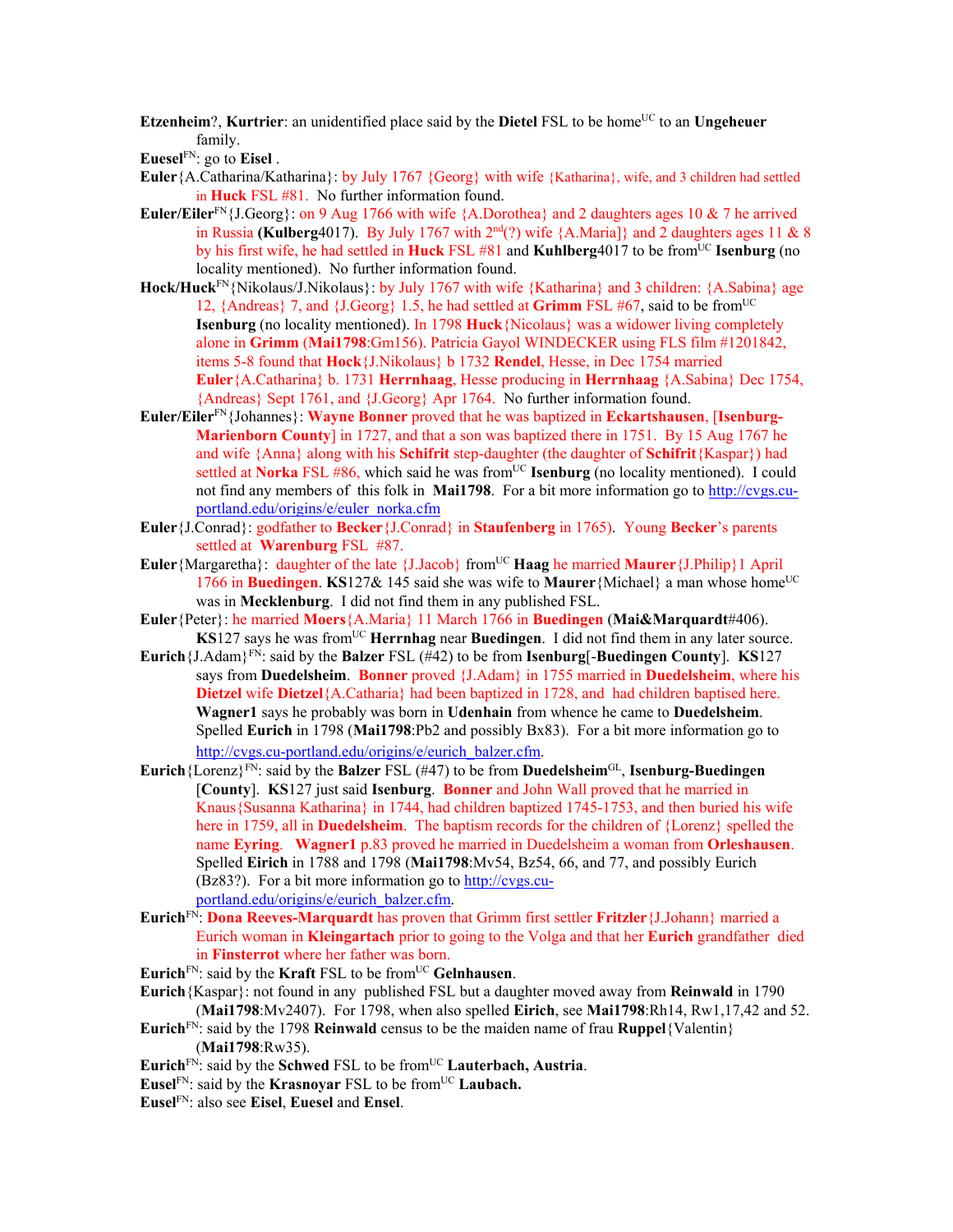- **Eusserthal**, **Godramstein** [parish], **Landau** [**Amt**], **Rheinpfalz**: is 6 miles NW of **Godramstein** town, and was proven by the **GCRA** to be home to the **Thurn**/**Turn** family that settled in **Kassel** and in **Neudorf**.
- **Eutin**GL: may be the Eutin in **Schleswig-Holstein** some 18 miles N of **Luebeck** city. Said by the **Holstein** FSL to be home<sup>UC</sup> to a **Jung** family. Said by the **Katharinenstadt** FSL to be home<sup>UC</sup> to a **Hense** family.
- **Evans**RN**, Doris**: in her 2003 Brunnental-Frank-Kolb Village Report, she reported on their "Research into Germany" project. Her report is available at: http://www.ahsgr.org/vc2003A\_F.htm#Frank.
- Evers {Bernhard}: KS127 said he was from<sup>UC</sup> **Paderborn**.
- **Eversdorf**<sup>GL</sup>: an unidentified place said by the **Paulskaya** FSL to be home<sup>UC</sup> to a **Kraemer** family. There were at least 3 Eversdorfs and a zillion Ebersdorfs in the Germanies.
- **Evert**{Barbara}: a **Luebeck** ML records her14 May 1766 marriage to **Eerdt**{Michael} (**Mai&Marquardt**#152). **KS**124 mistakenly gives the year as 1765. I found no later record of them..
- **Evgel**[?]{Susanna}FN: listed in the 1772 **Pobochnaya** first settlers' list as the wife of **Schneider**{Heinrich} (pb17).
- **Ewald**<sup>FN</sup>: said by the **Leichtling** FSL to be from<sup>UC</sup> Alzey (no locality mentioned).
- **Ewald**<sup>FN</sup>{J.Peter}: Danish records say this man left<sup>UC</sup> Kellere Waldeck, Heidelberg Oberamt or Hanau [**County**] arriving at **Fridericia, Juetland Royal Province** in May 1760; he with his wife and child lived in Colony J7 "Friderichsnaade", **Coldinghuus Amt**; last recorded in **Denmark** in Jan. 1766 (**EEE** p.396, for more see that). Said by the **Walter** FSL #77 to be fromUC **Fegenheim, Hanau County**.
- **Ewald**FN: this family name was found recorded in **Tann** marriage records 1762-1767; see **Flegel** trip.
- **Ewel**(?){A.Elisabeth}: in 1798 she was 56 yrs-old in **Hussenbach** with her **Ihl** husband {Herman} and two adopted daughters (**Mai1798**:Hs10).
- **Ewig/Ewich**<sup>FN</sup>{Georg}: Danish records say this man of the Reformed faith left<sup>UC</sup> the **Heidelberg Oberamt** area, **Kurpfalz** arriving at **Fridericia, Juetland Royal Province** in Nov 1759; he with his wife and 2 daughteers lived in Colony J2 "Friderrichsheede", **Silkeborg Amt**; they were last registered in **Denmark** in April 1763 (**EEE** po.396-97, for more see that). Said by the **Anton** FSL #25 to be fromUC **Heidelberg Oberamt, Kurpfalz**. For 1798 see **Mai1798**:An43.
- **Ewig**<sup>FN</sup>{Michael}: said by the **Anton** FSL #43 to be from<sup>UC</sup> **Heidelberg Oberamt, Kurpfalz**. For 1798 see **Mai1798**:An41 where his wife's maiden name is given as **Dubs**{A.Margaretha}.
- **Ewig/Ewich**<sup>FN</sup>{Nicolaus}: Danish records say this man of the Reformed faith left<sup>UC</sup> Schrieseim, **Heidelberg Oberamt, Kurpfalz** arriving at **Fridericia, Juetland Royal Province** in Nov 1759; he with his wife and son lived in Colony J2 "Friderrichsheede", **Silkeborg Amt**; they were last registered in **Denmark** in April 1763 (**EEE** po.396, for more see that). said by the **Anton** FSL #42 to be fromUC **Heidelberg Oberamt, Kurpfalz**. For 1798 see **Mai1798**:An42.
- **Ewo**?<sup>GL</sup>, **Frankreich**: an unidentified place said by the **Koehler** FSL to be home<sup>UC</sup> to a **Siebert** family.
- $\text{Ext}(?)^{GL}$ , **Erbach**: according to the **Frank** FSL was home<sup>UC</sup> to the **Schaefer**{Johannes} family. The **Buedingen** ML says this is **Hoechst**, **Erbach** (**Mai&Marquardt**#602). **Gieg1** proved that this was **Hoechst-im-Odenwald, Umstadt Amt, Breuberg Condominium**.
- **Ext**(?)GL, **Kurmainz**: probably is the **Hoeschst** that has been incorporated into **Frankfurt-am-Main** and now is a SW neighborhood, and said by the **Goebel** FSL to be home<sup>UC</sup> to a **Stieb** and possibly a **Roth** family.
- **Eyeiler**GL, **Drulingen** [**Amt**], **Elsass**: is now called Eywiller, some 2.5 miles W of **Drulingen** town, and was proven by the **GCRA** to have been home to the **Bieber**{Peter} family that went to **Glueckstal**.
- **Eyring**<sup>FN</sup>{A.Katharina}: this woman whose father was deceased from<sup>UC</sup> Seltersbach married in Schlitz 22 July 1766 **Stoppel**{J.Christoph} (**Mai&Marquardt**#733). On 15 Sept 1766 [something is badly wrong with this sequence of dates!] this couple arrived in **Russia** (**Kulberg**6936). ). Later in 1766 in **Oranienbaum** they took transport for the **Volga** (**T**2620-2621).By 27 Aug 1766 this couple had settled at **Boregard**  $FSL H12$ , he said to be from<sup>UC</sup> the environs of **Elm** [city]. In 1798 they were still in **Boregard** (**Mai&Marquardt**:Bo01).
- **Eyring/Eirich**{A.Maria}: married **Eyring**{Johannes} 20 March 1766 in **Buedingen**